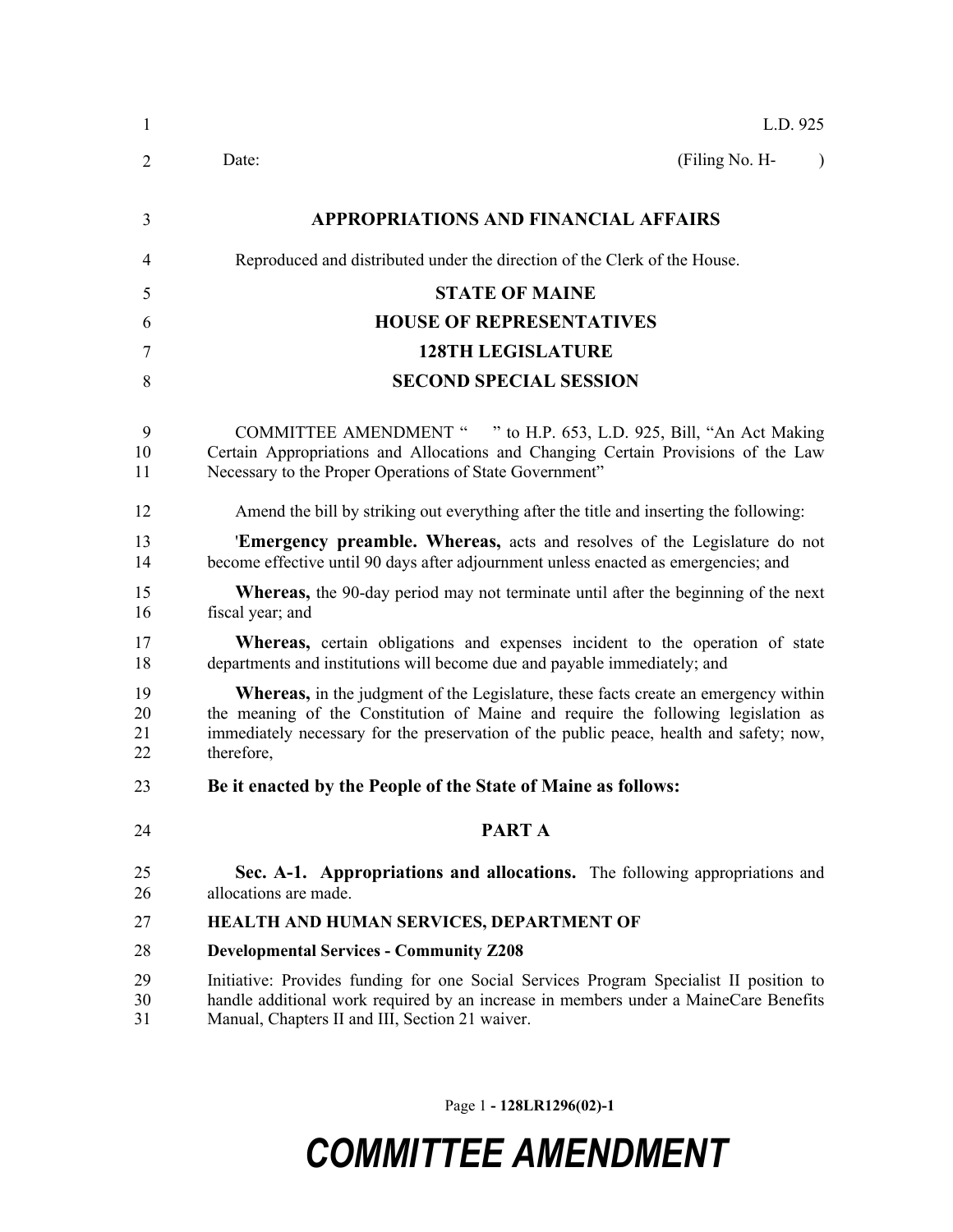|   | <b>GENERAL FUND</b>           | 2017-18 | 2018-19  |
|---|-------------------------------|---------|----------|
|   | POSITIONS - LEGISLATIVE COUNT | 0.000   | 1.000    |
|   | <b>Personal Services</b>      | \$0     | \$83,853 |
| 4 | All Other                     | \$0     | \$6,191  |
| 5 |                               |         |          |
| 6 | <b>GENERAL FUND TOTAL</b>     |         | \$90,044 |

#### **Developmental Services Waiver - MaineCare Z211**

 Initiative: Provides funding for the Department of Health and Human Services, beginning October 1, 2018, to add 50 members a month from the waiting list for community-based services provided under the MaineCare Benefits Manual, Chapters II and III, Section 21 relating to home and community benefits for members with intellectual disabilities or autism spectrum disorder until 300 new members in total have been added.

| 13 | <b>GENERAL FUND</b>       | 2017-18       | 2018-19     |
|----|---------------------------|---------------|-------------|
| 14 | All Other                 | <sup>SO</sup> | \$5,068,738 |
| 15 |                           |               |             |
| 16 | <b>GENERAL FUND TOTAL</b> | \$0           | \$5,068,738 |

#### **Medicaid Services - Developmental Services Z210**

 Initiative: Provides an allocation for the Department of Health and Human Services, beginning October 1, 2018, to add 50 members a month from the waiting list for 20 community-based services provided under the MaineCare Benefits Manual, Chapters II and III, Section 21 relating to home and community benefits for members with intellectual disabilities or autism spectrum disorder until 300 new members in total have been added.

| 24 | <b>OTHER SPECIAL REVENUE FUNDS</b> | 2017-18   | 2018-19     |
|----|------------------------------------|-----------|-------------|
| 25 | All Other                          | <b>SO</b> | \$1,025,369 |
| 26 |                                    |           |             |
| 27 | OTHER SPECIAL REVENUE FUNDS TOTAL  | SO.       | \$1,025,369 |

#### **Medical Care - Payments to Providers 0147**

 Initiative: Provides an allocation for the Department of Health and Human Services, beginning October 1, 2018, to add 50 members a month from the waiting list for community-based services provided under the MaineCare Benefits Manual, Chapters II and III, Section 21 relating to home and community benefits for members with intellectual disabilities or autism spectrum disorder until 300 new members in total have been added.

Page 2 **- 128LR1296(02)-1**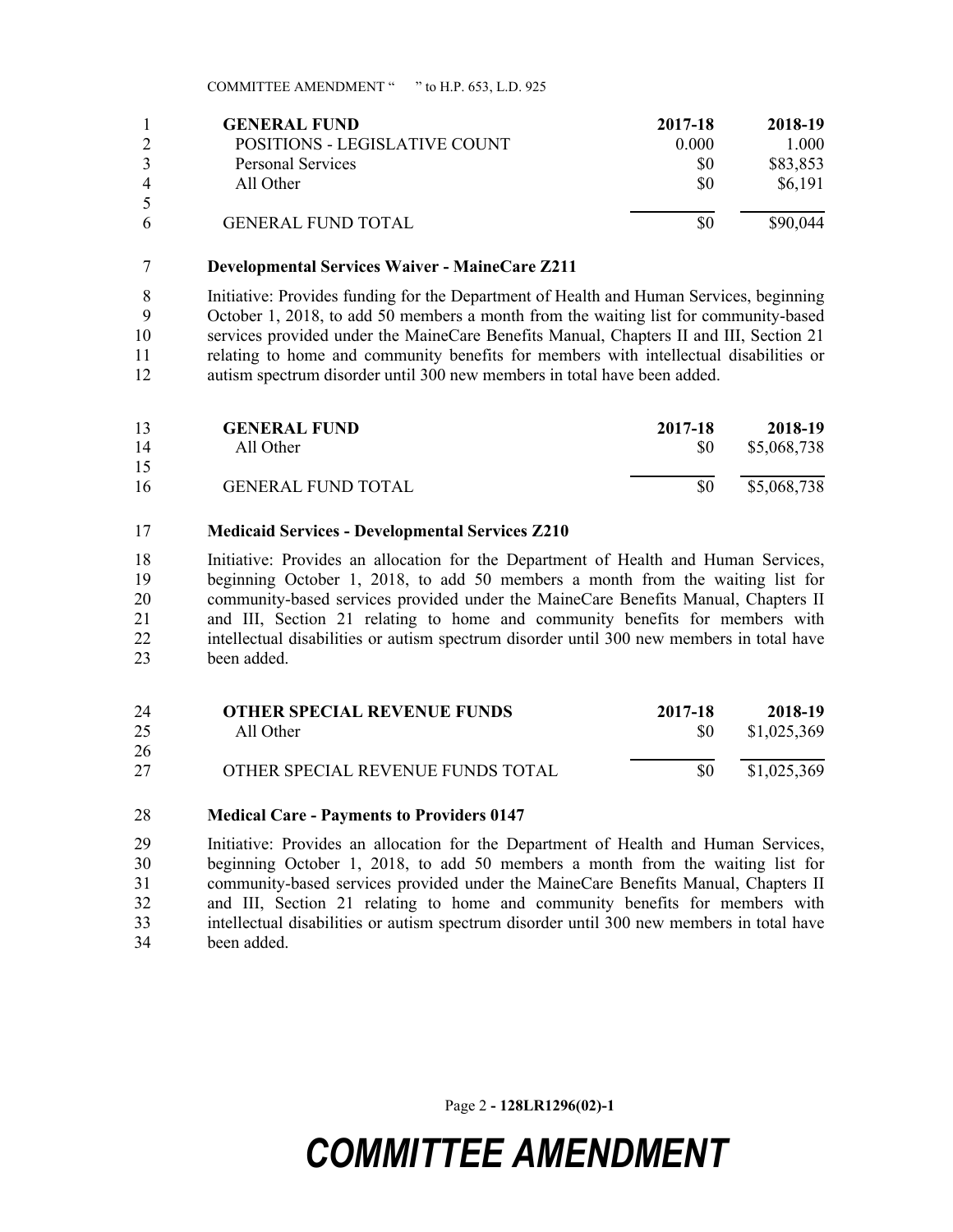|    | <b>FEDERAL EXPENDITURES FUND</b>    | 2017-18 | 2018-19      |
|----|-------------------------------------|---------|--------------|
|    | All Other                           | \$0     | \$10,995,368 |
| 3  |                                     |         |              |
|    | FEDERAL EXPENDITURES FUND TOTAL     | \$0     | \$10,995,368 |
|    | <b>HEALTH AND HUMAN SERVICES,</b>   |         |              |
| 6  | <b>DEPARTMENT OF</b>                |         |              |
|    | <b>DEPARTMENT TOTALS</b>            | 2017-18 | 2018-19      |
| 8  |                                     |         |              |
| 9  | <b>GENERAL FUND</b>                 | \$0     | \$5,158,782  |
| 10 | <b>FEDERAL EXPENDITURES FUND</b>    | \$0     | \$10,995,368 |
| 11 | <b>OTHER SPECIAL REVENUE FUNDS</b>  | \$0     | \$1,025,369  |
| 12 |                                     |         |              |
| 13 | <b>DEPARTMENT TOTAL - ALL FUNDS</b> | \$0     | \$17,179,519 |

**PART B**

 **Sec. B-1. 22 MRSA §1708, sub-§3, ¶F,** as enacted by PL 2013, c. 594, §1, is amended to read:

 F. Establish a nursing facility's base year every 2 years and increase the rate of 18 reimbursement beginning July 1, 2014 and every year thereafter until June 30, 2018. For the state fiscal year beginning July 1, 2018, the base year for each facility is its fiscal year that ended in the calendar year 2016. For state fiscal years beginning on or after July 1, 2019, subsequent rebasing must be based on the most recent cost report filings available. The department may provide a mechanism for subsequent adjustments to base year costs to reflect any material difference between as-filed cost reports used in rebasing and subsequent determinations of audited, allowable costs for the same fiscal period. The department's rules must provide that, beginning in the state fiscal year beginning July 1, 2018, the rates set for each rebasing year must include an inflation adjustment for a cost-of-living percentage change in nursing facility reimbursement each year in accordance with the United States Department of Labor, Bureau of Labor Statistics Consumer Price Index medical care services index.

 Any rebasing done pursuant to this paragraph may not result in a nursing facility receiving a reimbursement rate that is lower than the rate in effect on June 30, 2018.

 **Sec. B-2. Rate increases for adult family care services, adult day services and homemaker services.** The Department of Health and Human Services shall provide for rate increases for adult family care services, adult day services and homemaker services pursuant to rule as provided in this section.

 **1. Services provided pursuant to rules; rate increases for fiscal year 2018-19.** The department shall amend its rules in 10-144, Chapter 101: MaineCare Benefits Manual, Chapter III, Section 2, Adult Family Care Services and Section 26, Day Health Services; and in 10-149, Chapter 5: Office of Aging and Disability Services Policy Manual, Section 61, Adult Day Services and Section 69, Independent Support Services

Page 3 **- 128LR1296(02)-1**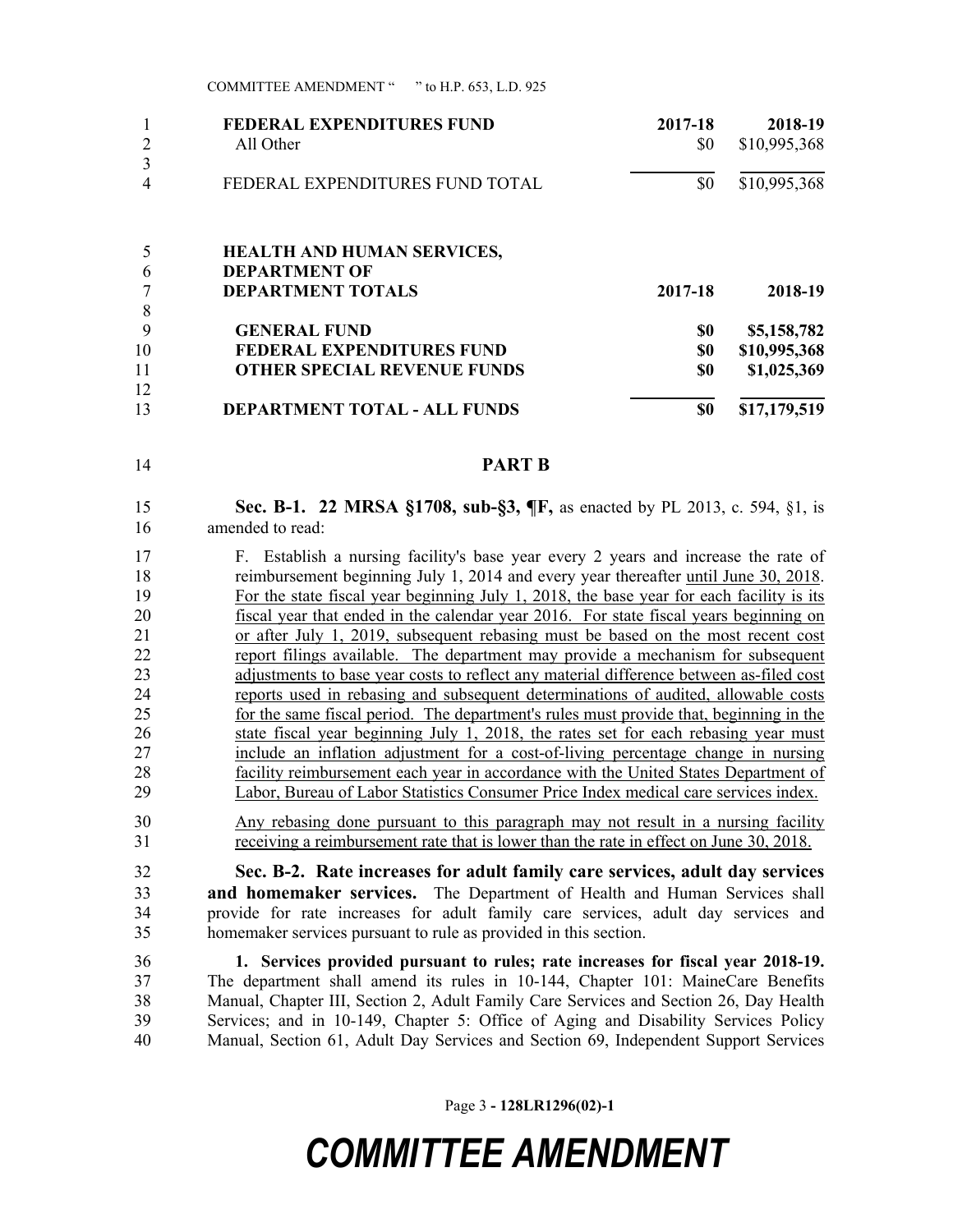Program so that for the state fiscal year ending June 30, 2019 the MaineCare payment rates attributable to wages and salaries for personal care and related services provided pursuant to each of the rules are increased by 10%.

 **2. Rate increases for fiscal year 2019-20 and thereafter until completion of rate study.** For the state fiscal year ending June 30, 2020 and each year thereafter until the completion of the rate study under subsection 3, the MaineCare payment rates attributable to wages and salaries for personal care and related services under subsection 1 must be increased by an inflation adjustment cost-of-living percentage change in reimbursement in accordance with the United States Department of Labor, Bureau of Labor Statistics Consumer Price Index medical care services index.

 **3. Rate study.** Cost-of-living increases as described in subsection 2 must continue on an annual basis until the Department of Health and Human Services has completed a rate study conducted by a 3rd party, including participation of providers, for adult family care services, adult day services or homemaker services and the rates in the rate study have been implemented.

 **Sec. B-3. Rate increases for nursing facilities.** The Department of Health and Human Services shall amend its rule in 10-144, Chapter 101: MaineCare Benefits Manual, Chapter III, Section 67, Principles of Reimbursement for Nursing Facilities to provide for the following.

 **1. Special wage allowance for fiscal year 2018-19.** For the state fiscal year ending June 30, 2019, a special supplemental allowance must be made to provide for increases in wages and wage-related benefits in both the direct care cost component and routine care cost component as follows. An amount equal to 10% of allowable wages and associated benefits and taxes as reported on each facility's as-filed cost report for its fiscal year ending in calendar year 2016 must be added to the cost per resident day in calculating each facility's prospective rate, notwithstanding any otherwise applicable caps or limits on reimbursement. This supplemental allowance must also be allowed and paid at final audit to the full extent that it does not cause reimbursement to exceed the facility's allowable costs in that fiscal year.

 **2. Changes in occupancy penalty.** For the state fiscal years ending June 30, 2019, June 30, 2020 and June 30, 2021, the reduction in allowable cost per day in the fixed costs component based on minimum occupancy standards applies only for an annual level of occupancy less than 70%. For fiscal years ending June 30, 2022 and thereafter, the reduction in allowable cost applies only for an annual level of occupancy less than 85% for facilities with 61 or more beds and 80% for facilities with 60 or fewer beds.

 **3. Low-cost, high Medicaid nursing facilities.** Beginning July 1, 2019, the supplemental payment established by Public Law 2013, chapter 594, section 3, subsection  $\frac{1}{38}$  5 must be revised to provide that the supplemental payment increases to 60¢ per resident day, is not subject to cost settlement and must be retained by the facility in its entirety for any nursing facility whose MaineCare residents constitute more than 80% of the nursing facility's total number of residents and whose base year direct and routine aggregate costs per day are less than the median aggregate direct and routine allowable costs for the facility's peer group. The supplemental payment must continue to apply as provided in Public Law 2013, chapter 594, section 3, subsection 5 for facilities that do not meet the standard set forth in this subsection.

Page 4 **- 128LR1296(02)-1**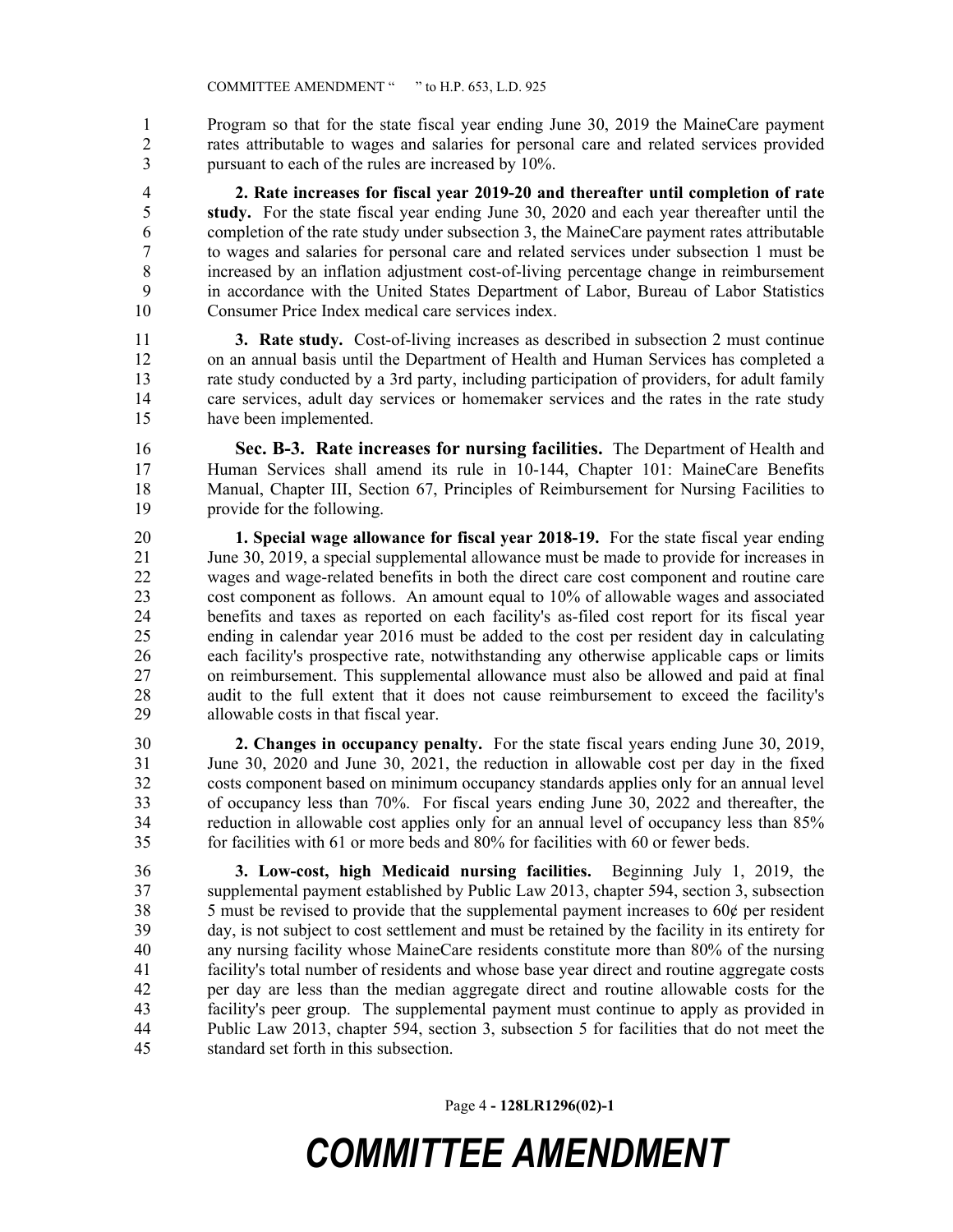**4. Hold harmless.** The rate of reimbursement for nursing facilities for direct care and routine costs that results from amending the law or the rules to reflect the revised method of rebasing the nursing facility's base year pursuant to this section may not result for any nursing facility in a rate of reimbursement that is lower than the rate in effect on June 30, 2018.

 **Sec. B-4. Rate increases for residential care facilities.** The Department of Health and Human Services shall amend its rules in 10-144, Chapter 101: MaineCare 8 Benefits Manual, Chapter III, Section 97, Appendix C, Principles of Reimbursement for Medical and Remedial Service Facilities; and 10-144, Chapter 115: Principles of Reimbursement for Residential Care Facilities - Room and Board Costs to provide for the following rate changes.

 **1. Special wage allowance for fiscal year 2018-19.** For the state fiscal year ending 13 June 30, 2019, a special supplemental allowance must be made to provide for increases in wages and wage-related benefits in the direct care, personal care services and routine cost 15 components as follows. An amount equal to 10% of wages and associated benefits and taxes as reported on each facility's as-filed cost report for its fiscal year ending in calendar year 2016 must be added to the cost per resident day in calculating each facility's prospective rate, notwithstanding any otherwise applicable caps or limits on reimbursement. This supplemental allowance must also be allowed and paid at final audit to the full extent that it does not cause reimbursement to exceed the facility's allowable costs in each component that is cost settled in that fiscal year.

 **2. Adjustment for inflation for rates for fiscal year 2019-20 and thereafter.** For the state fiscal year ending June 30, 2020 and each year thereafter, the MaineCare payment rates attributable to wages and salaries in each cost component specified in subsection 1 must be increased by an inflation factor in accordance with the United States Department of Labor, Bureau of Labor Statistics Consumer Price Index medical care services index.

 **Sec. B-5. Commission To Study Long-term Care Workforce Issues.** Notwithstanding Joint Rule 353, the Commission To Study Long-term Care Workforce Issues, referred to in this section as "the commission," is established.

- **1. Members.** The commission consists of up to 18 members as follows:
- A. Two members of the Senate appointed by the President of the Senate, including a member from each of the 2 parties holding the largest number of seats in the Legislature;
- B. Three members of the House of Representatives appointed by the Speaker of the House, including a member from each of the 2 parties holding the largest number of seats in the Legislature; and
- C. Up to 13 members who possess expertise in the subject matter of the study as follows:
- (1) A direct care worker appointed by the President of the Senate;
- (2) A provider of home-based long-term care who is a member of a statewide association representing home-based long-term care providers appointed by the President of the Senate;

Page 5 **- 128LR1296(02)-1**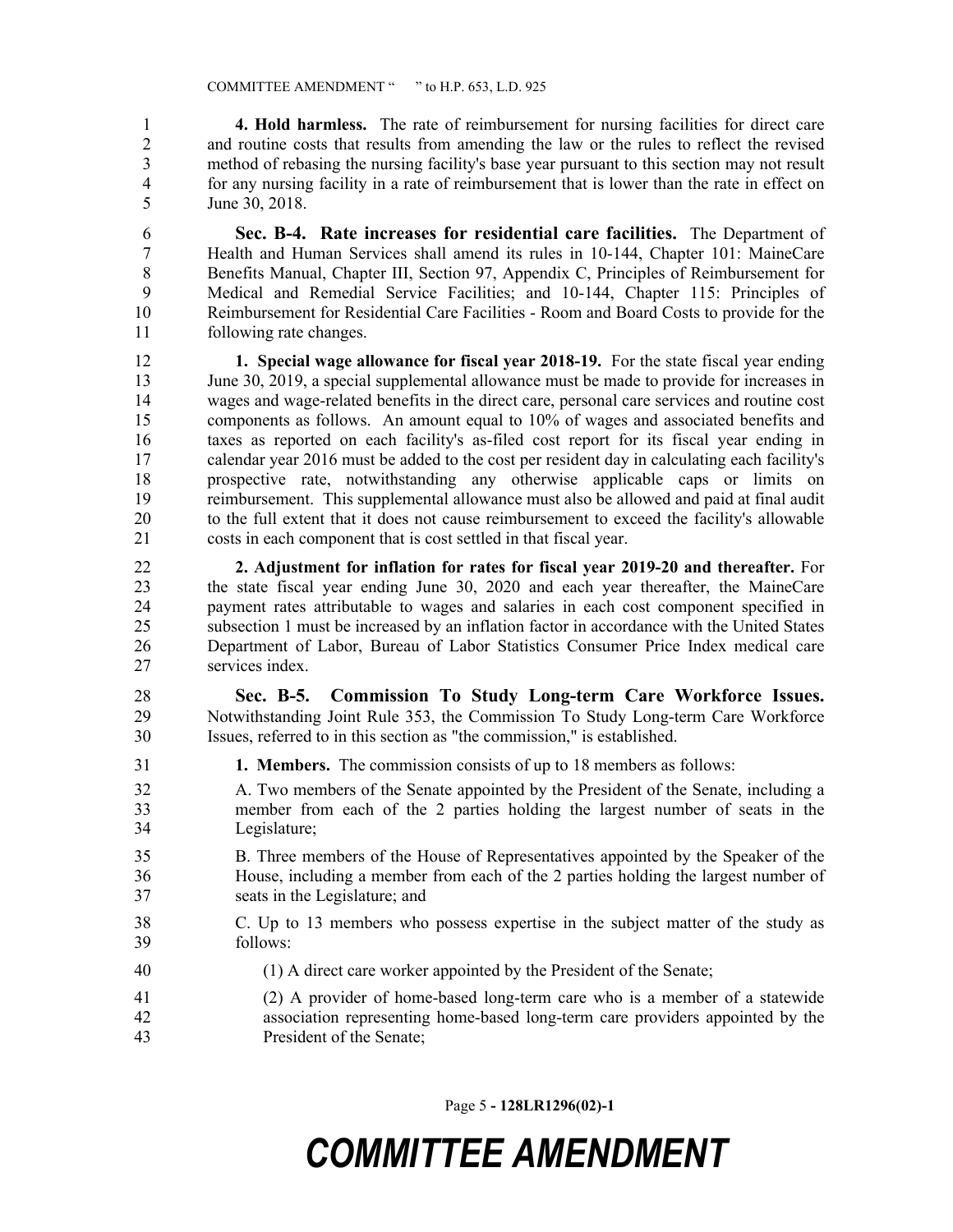(3) A representative of a statewide association representing nonprofit housing and senior service programming appointed by the President of the Senate;

 (4) A representative of an organization providing services to individuals with intellectual disabilities and autism including employment services and long-term home supports appointed by the President of the Senate;

- (5) A provider of facility-based long-term care who is a member of a statewide association representing facility-based long-term care providers appointed by the Speaker of the House;
- (6) A representative of an organization providing statewide homemaker services through the state-funded independent support services program within the 11 Department of Health and Human Services appointed by the Speaker of the House;
- (7) A representative of an institution of higher education engaged in workforce development appointed by the Speaker of the House;
- (8) A representative of a service coordination agency providing service coordination to people receiving home-based and community-based long-term 17 care appointed by the Speaker of the House;
- (9) A representative of an organization promoting independent living for individuals with disabilities appointed by the Speaker of the House;
- (10) A representative of a business that acts as a labor intermediary helping unemployed and underemployed people obtain employment appointed by the 22 Speaker of the House;
- (11) The executive director of the long-term care ombudsman program described under the Maine Revised Statutes, Title 22, section 5106, subsection 11-C;
- (12) The Commissioner of Health and Human Services, or the commissioner's designee, who may be invited to participate; and
- (13) The Commissioner of Labor, or the commissioner's designee, who may be invited to participate.

 **2. Chairs and subcommittees.** The first-named Senate member is the Senate chair and the first-named House of Representatives member is the House chair of the commission. The chairs of the commission are authorized to establish subcommittees to work on the duties listed in subsection 4 and to assist the commission. The subcommittees must be composed of members of the commission and interested persons who are not members of the commission and who volunteer to serve on the subcommittees without reimbursement.

 **3. Appointments.** All appointments must be made no later than 30 days following the effective date of this Part. The appointing authorities shall notify the Executive Director of the Legislative Council once all appointments have been completed. After appointment of all members and after adjournment of the Second Special Session of the 128th Legislature, the chairs shall call and convene the first meeting of the commission. If 30 days or more after the effective date of this Part a majority of but not all

Page 6 **- 128LR1296(02)-1**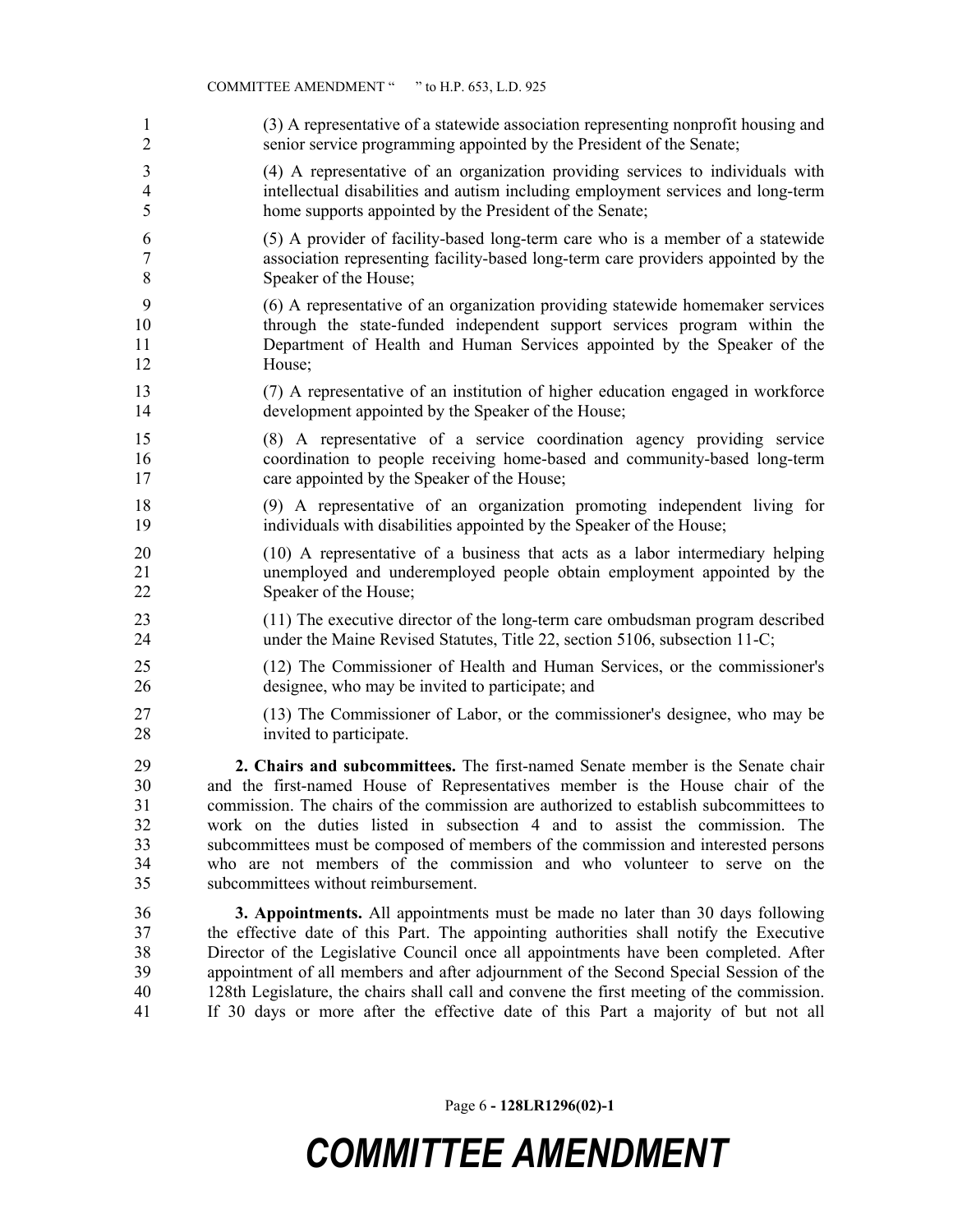appointments have been made, the chairs may request authority and the Legislative Council may grant authority for the commission to meet and conduct its business. **4. Directive of commission.** The commission shall study and make policy recommendations in each of the following areas: A. Measuring current demand for direct care workers and projecting future needs; B. Developing a campaign and statewide recruitment strategies to encourage more people to work in facility-based and home-based long-term care; C. Supporting career ladders throughout various long-term care settings; D. Identifying education needs and methods to fill education needs for direct care workers; E. Identifying barriers to hiring and methods to overcome barriers to hiring; F. Developing strategies to improve the quality of long-term care jobs; and G. Increasing opportunities for shared staffing among long-term care providers. The commission shall make policy recommendations for public and private funding mechanisms to implement the commission's recommendations. **5. Program.** The commission shall make recommendations for the establishment of a program that will contribute to long-term care direct care workers' postsecondary education in related fields. **6. Pilot program.** The commission shall make recommendations for the establishment of a pilot program to pool part-time home care workers' hours for purposes of providing greater employment opportunity and obtaining employee benefits. **7. Staffing.** The Legislative Council shall provide necessary staffing services to the commission. **8. Administration.** The Commissioner of Health and Human Services, the State Auditor and the State Budget Officer shall provide necessary information and assistance to the commission as required for the commission's duties. **9. Report.** No later than November 7, 2018, the commission shall submit a report that includes its findings and recommendations pursuant to subsections 4 to 6, including suggested legislation, to the joint standing committee of the Legislature having jurisdiction over health and human services matters. The joint standing committee of the Legislature having jurisdiction over health and human services matters may report out a bill regarding the subject matter of the report to the First Regular Session of the 129th Legislature. **Sec. B-6. Appropriations and allocations.** The following appropriations and allocations are made. **HEALTH AND HUMAN SERVICES, DEPARTMENT OF Developmental Services - Community Z208** Initiative: Provides appropriations for an increase to rates for certain services.

Page 7 **- 128LR1296(02)-1**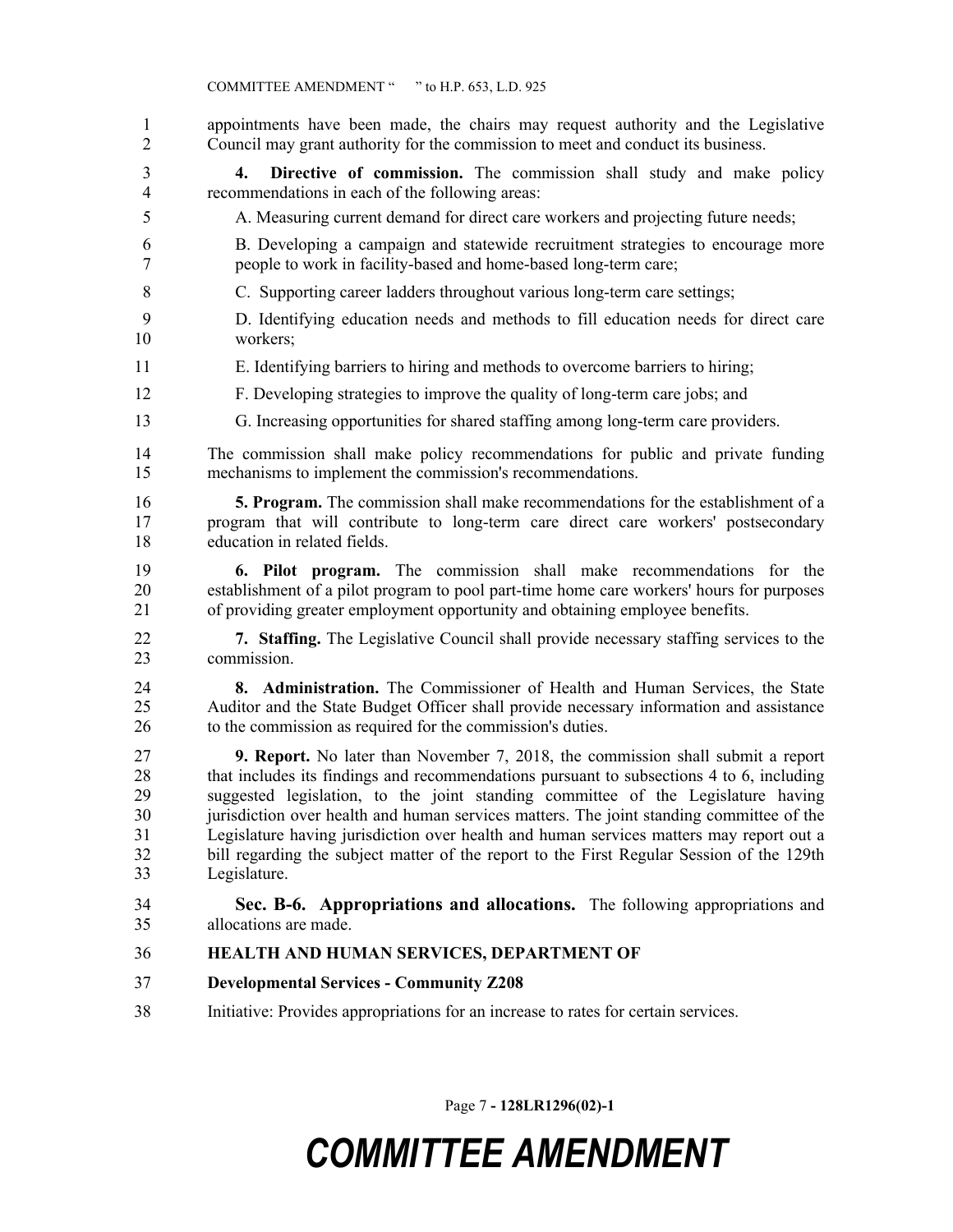|          | <b>GENERAL FUND</b>       | 2017-18 | 2018-19  |
|----------|---------------------------|---------|----------|
|          | All Other                 | SO.     | \$44,678 |
| $\Delta$ | <b>GENERAL FUND TOTAL</b> | \$0     | \$44,678 |

#### **Long Term Care - Office of Aging and Disability Services 0420**

Initiative: Provides appropriations for an increase to rates for certain services.

|    | <b>GENERAL FUND</b>       | 2017-18 | 2018-19   |
|----|---------------------------|---------|-----------|
|    | All Other                 | \$0     | \$620,032 |
| Q  |                           |         |           |
| 10 | <b>GENERAL FUND TOTAL</b> |         | \$620,032 |

### **Medical Care - Payments to Providers 0147**

 Initiative: Provides appropriations and allocations for an increase to rates for certain services.

| 14<br>15 | <b>GENERAL FUND</b><br>All Other | 2017-18<br>\$0 | 2018-19<br>\$4,271,956 |
|----------|----------------------------------|----------------|------------------------|
| 16       |                                  |                |                        |
| 17       | <b>GENERAL FUND TOTAL</b>        | \$0            | \$4,271,956            |
| 18       | <b>FEDERAL EXPENDITURES FUND</b> | 2017-18        | 2018-19                |
| 19       | All Other                        | \$0            | \$20,525,109           |
| 20       |                                  |                |                        |
| 21       | FEDERAL EXPENDITURES FUND TOTAL  | \$0            | \$20,525,109           |

| 22 | <b>OTHER SPECIAL REVENUE FUNDS</b> | 2017-18 | 2018-19   |
|----|------------------------------------|---------|-----------|
| 23 | All Other                          |         | \$516,023 |
| 24 |                                    |         |           |
| 25 | OTHER SPECIAL REVENUE FUNDS TOTAL  | \$0     | \$516,023 |

#### **Nursing Facilities 0148**

 Initiative: Provides appropriations and allocations for an increase to rates for certain services.

| 29 | <b>GENERAL FUND</b> | 2017-18   | 2018-19     |
|----|---------------------|-----------|-------------|
| 30 | All Other           | <b>SO</b> | \$5,475,685 |
| 31 |                     |           |             |

Page 8 **- 128LR1296(02)-1**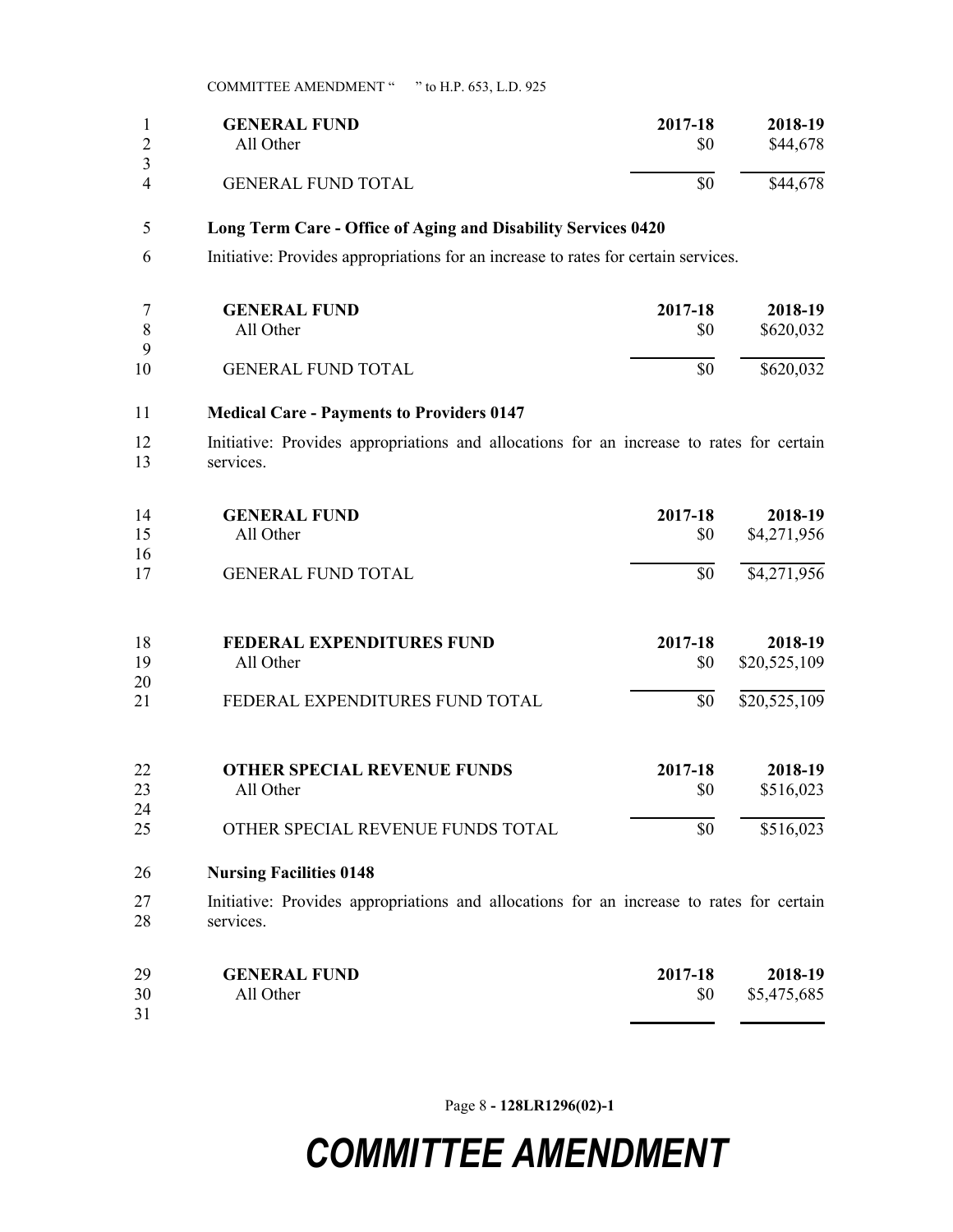| <b>GENERAL FUND TOTAL</b>          | \$0                                           | \$5,475,685                                                                                                 |
|------------------------------------|-----------------------------------------------|-------------------------------------------------------------------------------------------------------------|
| <b>OTHER SPECIAL REVENUE FUNDS</b> | 2017-18                                       | 2018-19<br>\$1,108,680                                                                                      |
|                                    |                                               |                                                                                                             |
| OTHER SPECIAL REVENUE FUNDS TOTAL  | \$0                                           | \$1,108,680                                                                                                 |
| <b>PNMI Room and Board Z009</b>    |                                               |                                                                                                             |
|                                    |                                               |                                                                                                             |
|                                    |                                               | 2018-19                                                                                                     |
|                                    |                                               | \$687,649                                                                                                   |
|                                    |                                               |                                                                                                             |
|                                    | \$0                                           | \$687,649                                                                                                   |
|                                    | All Other<br><b>GENERAL FUND</b><br>All Other | \$0<br>Initiative: Provides appropriations for an increase to rates for certain services.<br>2017-18<br>\$0 |

| 12<br>13 | <b>HEALTH AND HUMAN SERVICES,</b><br><b>DEPARTMENT OF</b> |         |              |
|----------|-----------------------------------------------------------|---------|--------------|
| 14       | <b>DEPARTMENT TOTALS</b>                                  | 2017-18 | 2018-19      |
| 15       |                                                           |         |              |
| 16       | <b>GENERAL FUND</b>                                       | \$0     | \$11,100,000 |
| 17       | <b>FEDERAL EXPENDITURES FUND</b>                          | \$0     | \$20,525,109 |
| 18       | <b>OTHER SPECIAL REVENUE FUNDS</b>                        | \$0     | \$1,624,703  |
| 19       |                                                           |         |              |
| 20       | DEPARTMENT TOTAL - ALL FUNDS                              | \$0     | \$33,249,812 |

#### **PART C**

 **Sec. C-1. Department of Health and Human Services to establish and increase MaineCare rates.** Notwithstanding any other provision of law, no later than the effective date of this Part, the Department of Health and Human Services shall amend rule Chapter 101: MaineCare Benefits Manual, Chapter III, Section 28 to establish new reimbursement rates and increase existing reimbursement rates for children's habilitative services and specialized children's habilitative services in accordance with the April 24, 2017 report "Rate Study for Behavioral Health and Targeted Case Management Services: Final Proposed Rates for Formal Rulemaking" prepared for the department by Burns & Associates, Inc. Rules adopted pursuant to this section are major substantive rules pursuant to the Maine Revised Statutes, Title 5, chapter 375, subchapter 2-A.

- **Sec. C-2. Appropriations and allocations.** The following appropriations and allocations are made.
- **EDUCATION, DEPARTMENT OF**

Page 9 **- 128LR1296(02)-1**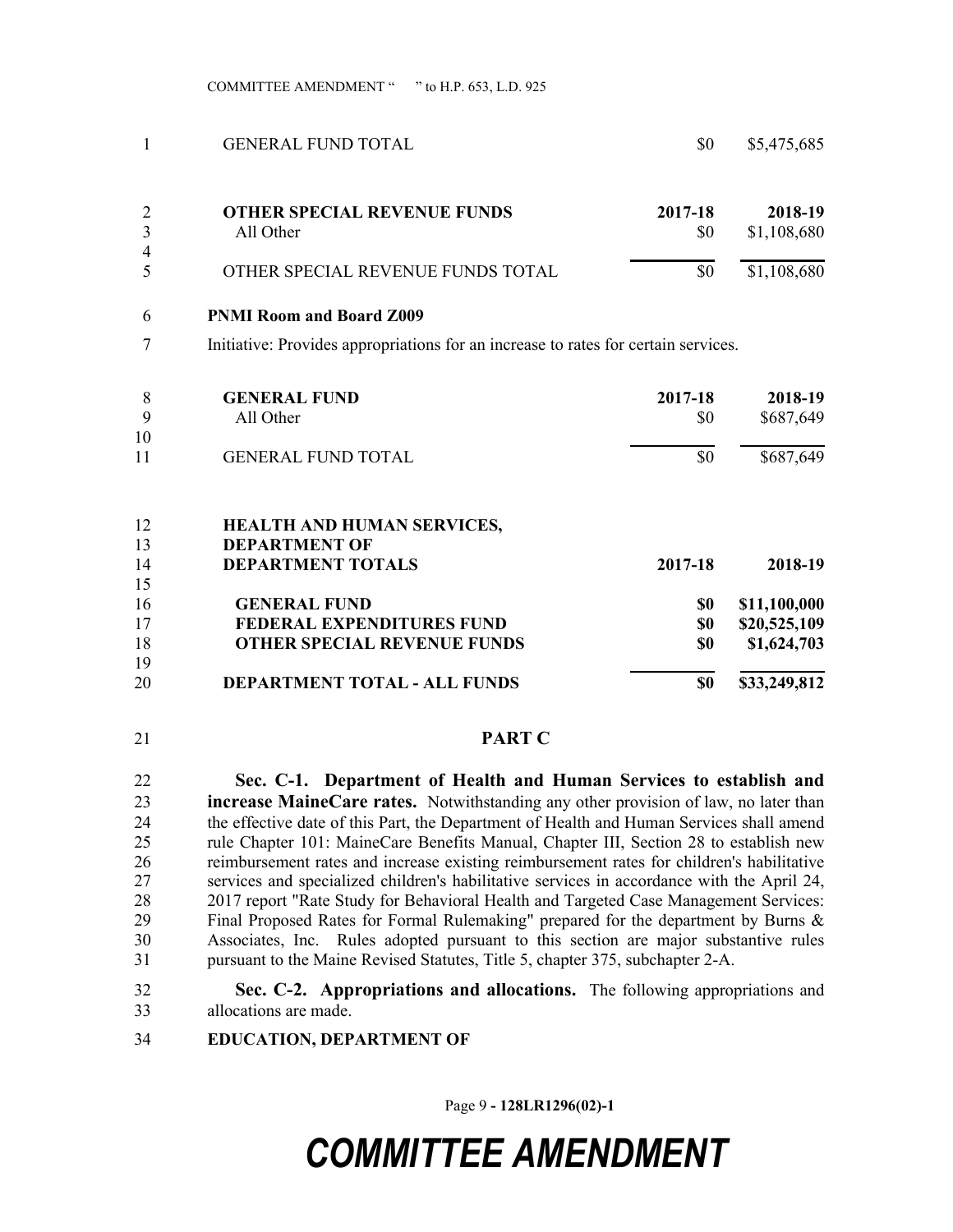#### **General Purpose Aid for Local Schools 0308**

 Initiative: Provides funding for the additional costs associated with the establishment of reimbursement rates and the increase of existing reimbursement rates in the Department of Health and Human Services rule Chapter 101: MaineCare Benefits Manual, Chapter III, Section 28 for children's habilitative services and specialized children's habilitative services in accordance with the April 24, 2017 report "Rate Study for Behavioral Health and Targeted Case Management Services: Final Proposed Rates for Formal Rulemaking" prepared for the department by Burns & Associates, Inc.

| 9  | <b>GENERAL FUND</b>             | 2017-18 | 2018-19   |
|----|---------------------------------|---------|-----------|
| 10 | All Other                       | \$0     | \$568,421 |
| 11 |                                 |         |           |
| 12 | <b>GENERAL FUND TOTAL</b>       | \$0     | \$568,421 |
| 13 | <b>EDUCATION, DEPARTMENT OF</b> |         |           |
| 14 | <b>DEPARTMENT TOTALS</b>        | 2017-18 | 2018-19   |
| 15 |                                 |         |           |
| 16 | <b>GENERAL FUND</b>             | \$0     | \$568,421 |
| 17 |                                 |         |           |
| 18 | DEPARTMENT TOTAL - ALL FUNDS    | \$0     | \$568,421 |

#### **HEALTH AND HUMAN SERVICES, DEPARTMENT OF**

#### **Medical Care - Payments to Providers 0147**

 Initiative: Provides funding to establish reimbursement rates and increase existing reimbursement rates in the Department of Health and Human Services rule Chapter 101: MaineCare Benefits Manual, Chapter III, Section 28 for children's habilitative services and specialized children's habilitative services in accordance with the April 24, 2017 report "Rate Study for Behavioral Health and Targeted Case Management Services: Final Proposed Rates for Formal Rulemaking" prepared for the department by Burns & Associates, Inc.

| 28<br>29 | <b>GENERAL FUND</b><br>All Other | 2017-18<br>\$0 | 2018-19<br>\$2,273,686 |
|----------|----------------------------------|----------------|------------------------|
| 30<br>31 | <b>GENERAL FUND TOTAL</b>        | \$0            | \$2,273,686            |
| 32       | <b>FEDERAL EXPENDITURES FUND</b> | 2017-18        | 2018-19                |
| 33       | All Other                        | \$0            | \$6,206,430            |
| 34<br>35 | FEDERAL EXPENDITURES FUND TOTAL  | \$0            | \$6,206,430            |

Page 10 **- 128LR1296(02)-1**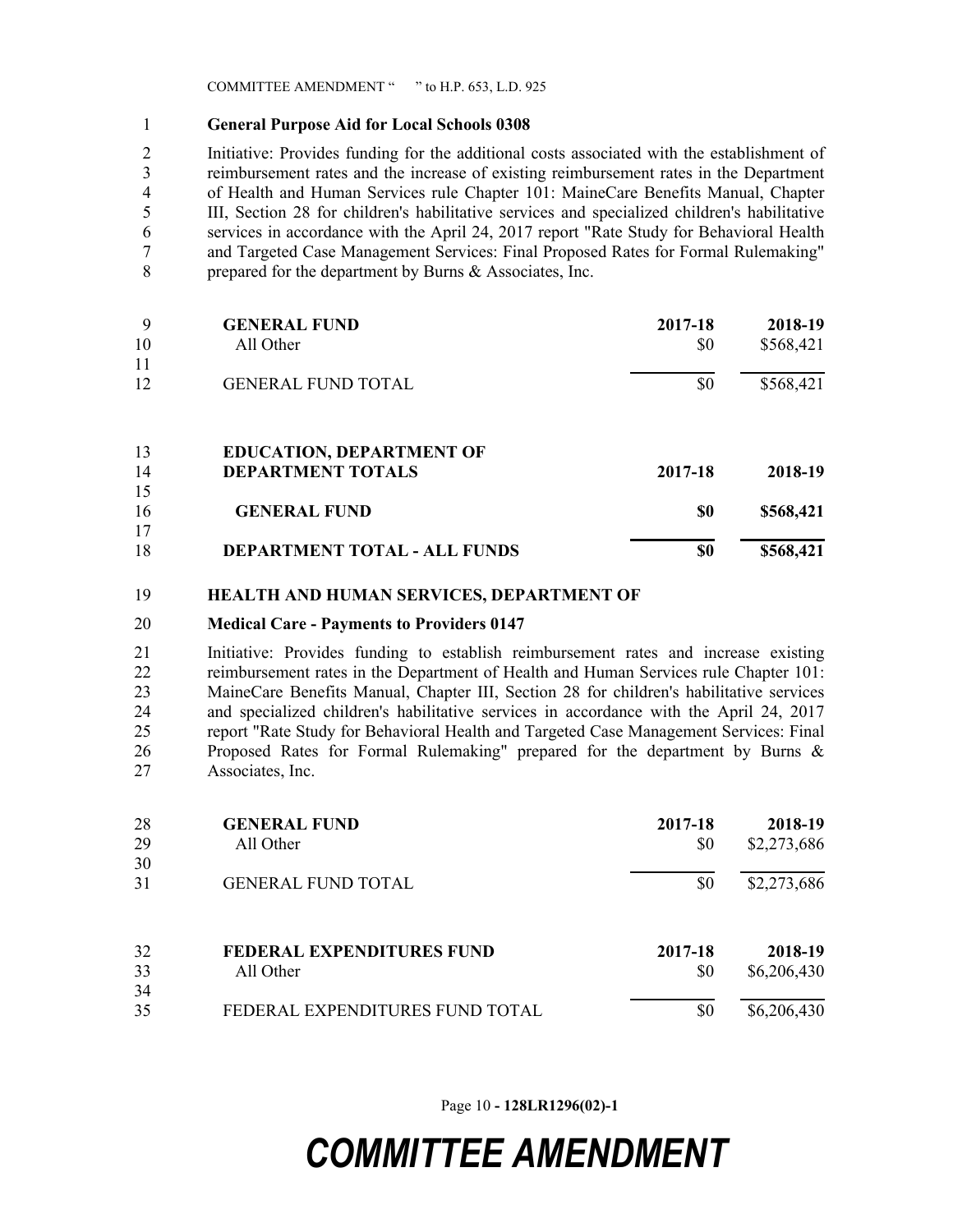#### **Mental Health Services - Community Medicaid Z201**

 Initiative: Provides funding to establish reimbursement rates and increase existing reimbursement rates in the Department of Health and Human Services rule Chapter 101: MaineCare Benefits Manual, Chapter III, Section 28 for children's habilitative services and specialized children's habilitative services in accordance with the April 24, 2017 report "Rate Study for Behavioral Health and Targeted Case Management Services: Final Proposed Rates for Formal Rulemaking" prepared for the department by Burns & Associates, Inc.

| 9  | <b>OTHER SPECIAL REVENUE FUNDS</b>  | 2017-18 | 2018-19     |
|----|-------------------------------------|---------|-------------|
| 10 | All Other                           | \$0     | \$577,566   |
| 11 |                                     |         |             |
| 12 | OTHER SPECIAL REVENUE FUNDS TOTAL   | \$0     | \$577,566   |
| 13 | <b>HEALTH AND HUMAN SERVICES,</b>   |         |             |
| 14 | <b>DEPARTMENT OF</b>                |         |             |
| 15 | <b>DEPARTMENT TOTALS</b>            | 2017-18 | 2018-19     |
| 16 |                                     |         |             |
| 17 | <b>GENERAL FUND</b>                 | \$0     | \$2,273,686 |
| 18 | FEDERAL EXPENDITURES FUND           | \$0     | \$6,206,430 |
| 19 | <b>OTHER SPECIAL REVENUE FUNDS</b>  | \$0     | \$577,566   |
| 20 |                                     |         |             |
| 21 | <b>DEPARTMENT TOTAL - ALL FUNDS</b> | \$0     | \$9,057,682 |
| 22 | <b>SECTION TOTALS</b>               | 2017-18 | 2018-19     |
| 23 |                                     |         |             |
| 24 | <b>GENERAL FUND</b>                 | \$0     | \$2,842,107 |
| 25 | FEDERAL EXPENDITURES FUND           | \$0     | \$6,206,430 |
| 26 | <b>OTHER SPECIAL REVENUE FUNDS</b>  | \$0     | \$577,566   |
| 27 |                                     |         |             |
| 28 | <b>SECTION TOTAL - ALL FUNDS</b>    | \$0     | \$9,626,103 |

#### **PART D**

 **Sec. D-1. Department of Health and Human Services to increase MaineCare rates.** The Department of Health and Human Services shall amend the rules in Chapter 101: MaineCare Benefits Manual, Chapter III, Section 13, Targeted Case Management Services; Section 17, Allowances for Community Support Services; Section 23, Developmental and Behavioral Clinic Services; Section 28, Rehabilitative and Community Support Services for Children with Cognitive Impairments and Functional Limitations; Section 65, Behavioral Health Services; and Section 97, Private Non-Medical Institution Services, Appendix B and Appendix E to increase

Page 11 **- 128LR1296(02)-1**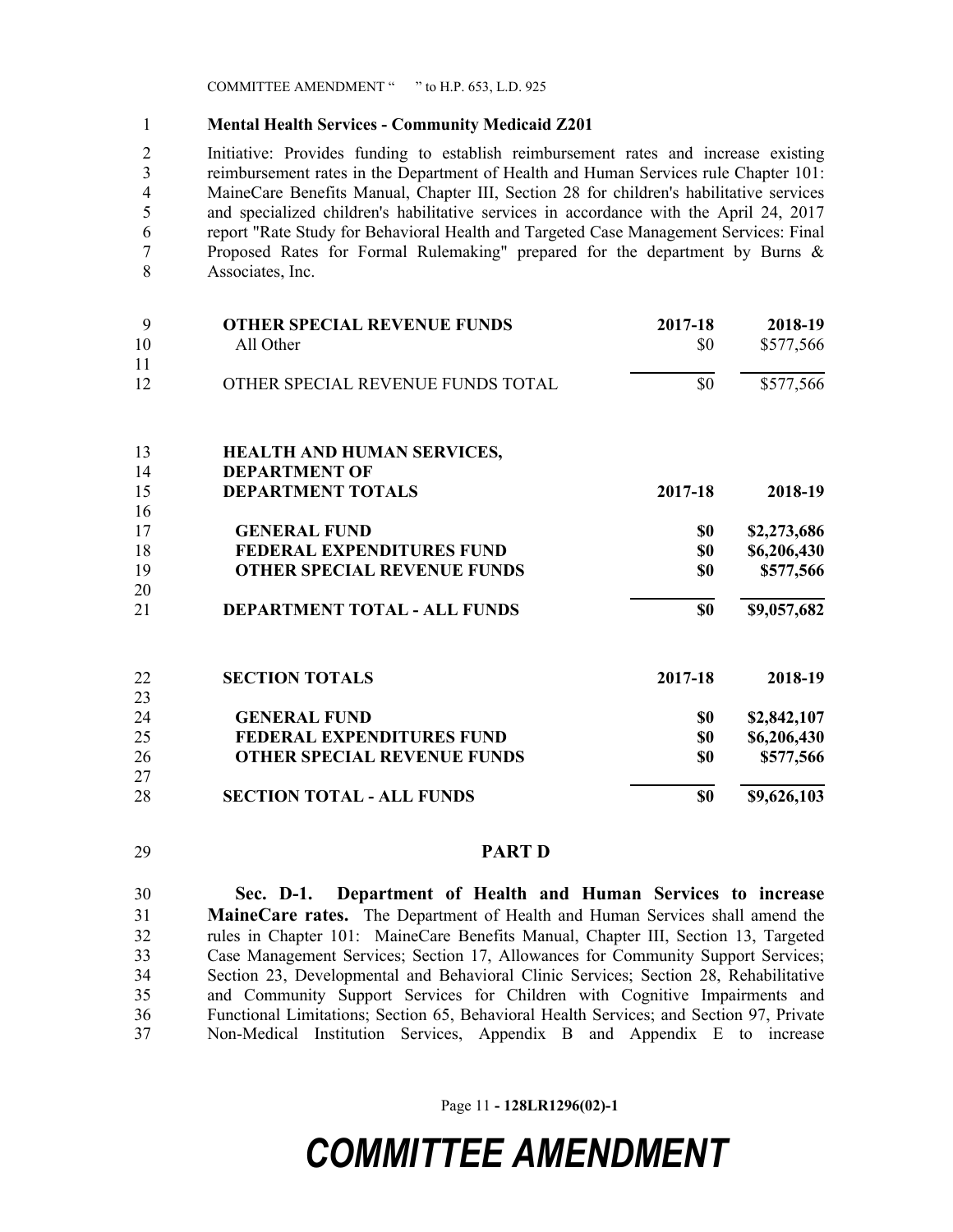reimbursement rates, effective July 1, 2018, to ensure a net increase in funding from fiscal year 2008-09 to fiscal year 2018-19 of 2% as long as no rate for a service is lower than the rate reimbursed as of January 1, 2018. The rules must specify that the increase in reimbursement rates must be applied to wages and benefits for employees who provide direct services and not to administrators or managers.

 **Sec. D-2. Increase to employee wages.** To qualify for the rate increase pursuant to section 1 of this Part, an agency providing services must demonstrate, to the satisfaction of the Department of Health and Human Services, that an increase in wages and benefits for employees providing direct services has been granted that equals the amount of increase received as a result of the increased reimbursement. The increase must be granted or paid out retroactively from the date the department begins reimbursing at the increased rates.

 **Sec. D-3. Appropriations and allocations.** The following appropriations and allocations are made.

#### **HEALTH AND HUMAN SERVICES, DEPARTMENT OF**

#### **Medical Care - Payments to Providers 0147**

 Initiative: Provides appropriations and allocations to increase certain reimbursement rates by July 1, 2018 to reflect a 2% increase over rates in fiscal year 2008-09.

| 19<br>20<br>21 | <b>GENERAL FUND</b><br>All Other   | 2017-18<br>\$0 | 2018-19<br>\$6,036,063 |
|----------------|------------------------------------|----------------|------------------------|
| 22             | <b>GENERAL FUND TOTAL</b>          | \$0            | \$6,036,063            |
| 23             | <b>FEDERAL EXPENDITURES FUND</b>   | 2017-18        | 2018-19                |
| 24             | All Other                          | \$0            | \$11,974,266           |
| 25<br>26       | FEDERAL EXPENDITURES FUND TOTAL    | \$0            | \$11,974,266           |
| 27             | <b>OTHER SPECIAL REVENUE FUNDS</b> | 2017-18        | 2018-19                |
| 28             | All Other                          | \$0            | \$600,591              |
| 29<br>30       | OTHER SPECIAL REVENUE FUNDS TOTAL  | \$0            | \$600,591              |

- **PNMI Room and Board Z009**
- Initiative: Provides appropriations to increase certain reimbursement rates, by July 1, 2018, to reflect a 2% increase from rates in fiscal year 2008-09.

Page 12 **- 128LR1296(02)-1**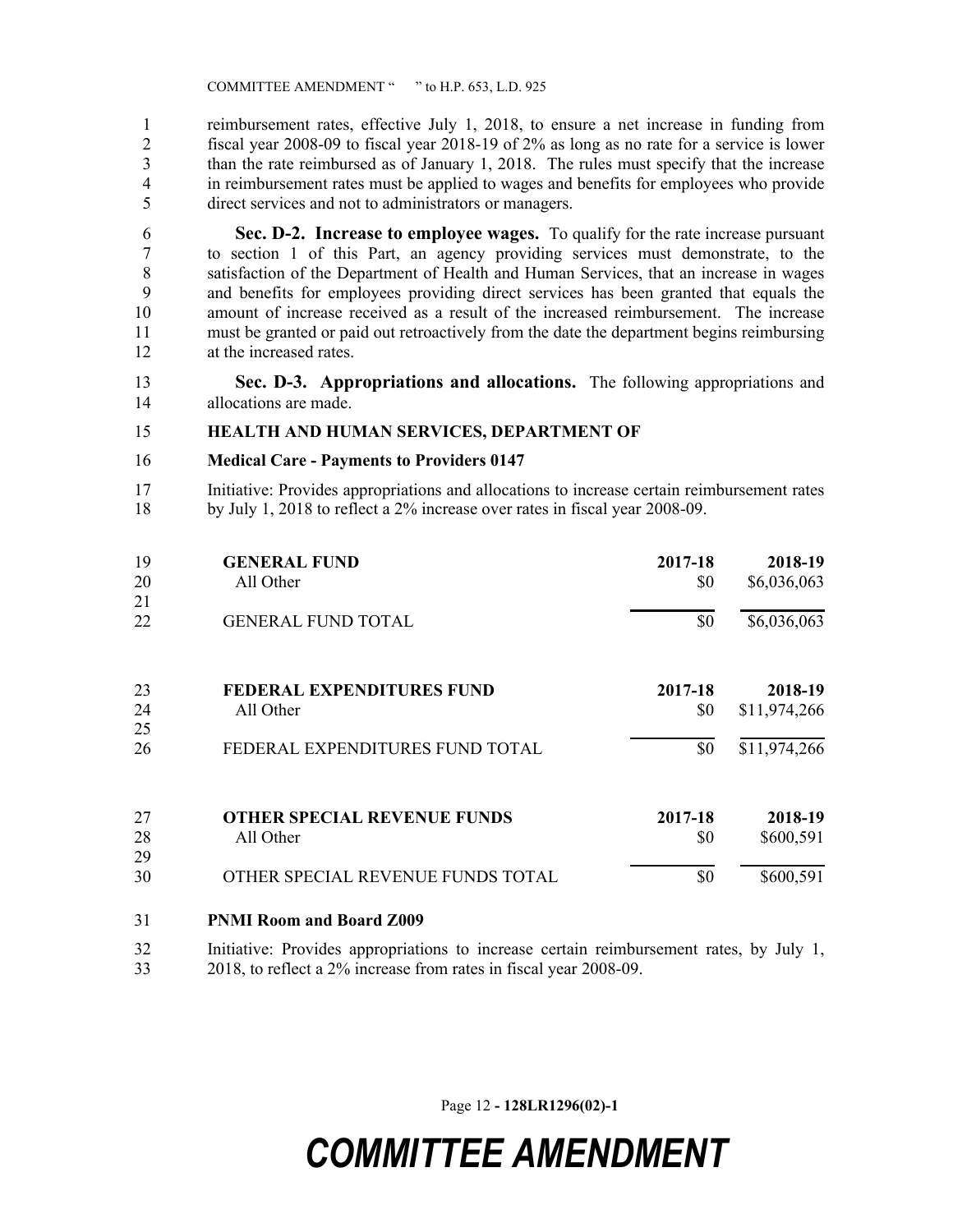|    | <b>GENERAL FUND</b>                 | 2017-18 | 2018-19      |
|----|-------------------------------------|---------|--------------|
|    | All Other                           | \$0     | \$17,135     |
| 3  |                                     |         |              |
| 4  | <b>GENERAL FUND TOTAL</b>           | \$0     | \$17,135     |
|    | <b>HEALTH AND HUMAN SERVICES,</b>   |         |              |
| 6  | <b>DEPARTMENT OF</b>                |         |              |
|    | <b>DEPARTMENT TOTALS</b>            | 2017-18 | 2018-19      |
| 8  |                                     |         |              |
| 9  | <b>GENERAL FUND</b>                 | \$0     | \$6,053,198  |
| 10 | FEDERAL EXPENDITURES FUND           | \$0     | \$11,974,266 |
| 11 | <b>OTHER SPECIAL REVENUE FUNDS</b>  | \$0     | \$600,591    |
| 12 |                                     |         |              |
| 13 | <b>DEPARTMENT TOTAL - ALL FUNDS</b> | \$0     | \$18,628,055 |

- **PART E**
- **Sec. E-1. Appropriations and allocations.** The following appropriations and allocations are made.

#### **HEALTH AND HUMAN SERVICES, DEPARTMENT OF**

#### **Medical Care - Payments to Providers 0147**

 Initiative: Provides funding for a 15% rate increase for the medication management services provided under rule Chapter 101: MaineCare Benefits Manual, Chapter III, 21 Section 65: Behavioral Health Services, by July 1, 2018.

| 22<br>23<br>24 | <b>GENERAL FUND</b><br>All Other | 2017-18<br>\$0 | 2018-19<br>\$552,527 |
|----------------|----------------------------------|----------------|----------------------|
| 25             | <b>GENERAL FUND TOTAL</b>        | \$0            | \$552,527            |
| 26             | FEDERAL EXPENDITURES FUND        | 2017-18        | 2018-19              |
| 27             | All Other                        | \$0            | \$1,003,012          |
| 28             |                                  |                |                      |
| 29             | FEDERAL EXPENDITURES FUND TOTAL  | \$0            | \$1,003,012          |

- **State-funded Foster Care/Adoption Assistance 0139**
- Initiative: Provides funding for a 15% rate increase for the medication management services provided under rule Chapter 101: MaineCare Benefits Manual, Chapter III, Section 65: Behavioral Health Services, by July 1, 2018.

Page 13 **- 128LR1296(02)-1**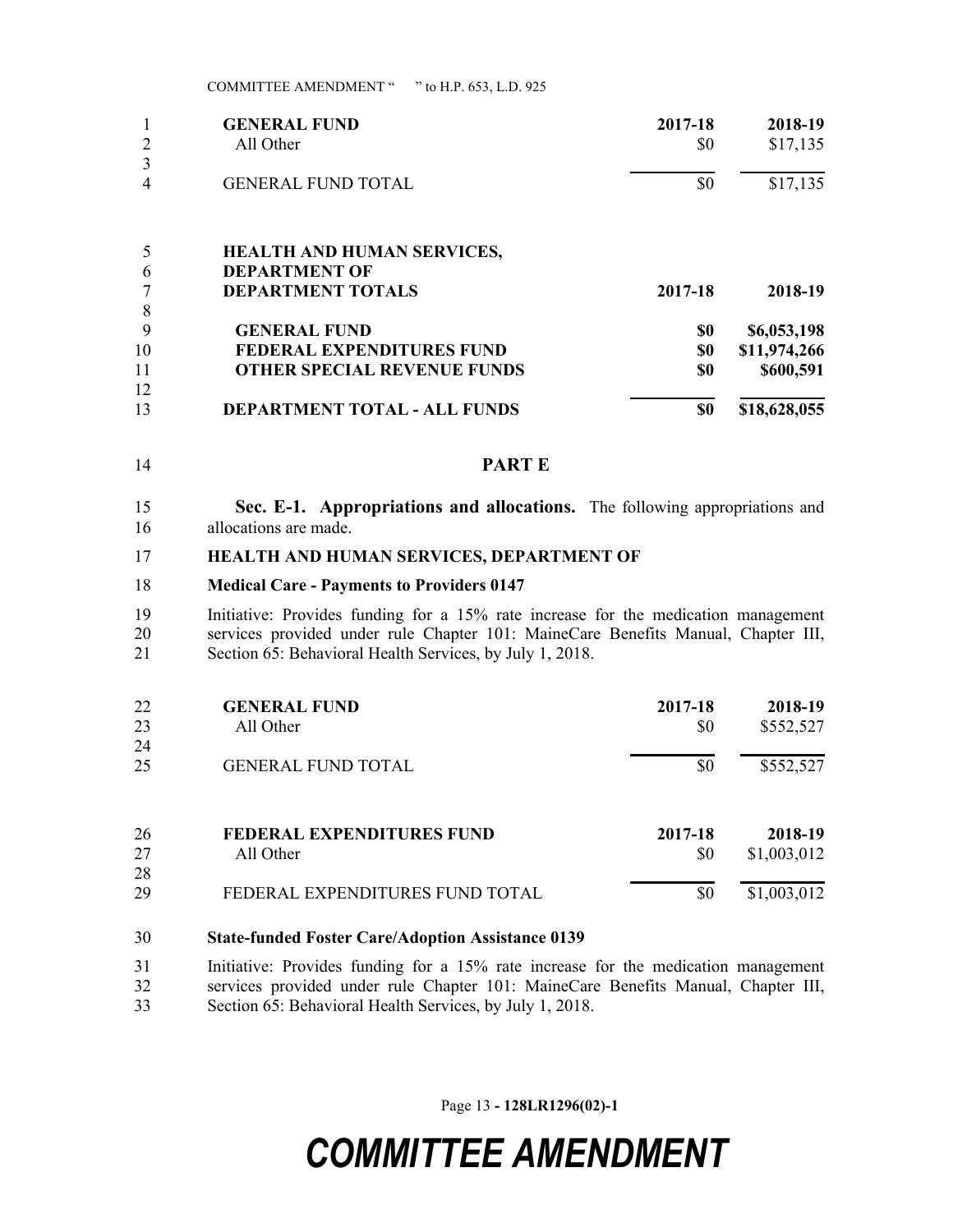|    | <b>GENERAL FUND</b>               | 2017-18 | 2018-19     |
|----|-----------------------------------|---------|-------------|
|    | All Other                         | \$0     | \$15,477    |
|    |                                   |         |             |
| 4  | <b>GENERAL FUND TOTAL</b>         | \$0     | \$15,477    |
|    |                                   |         |             |
|    | <b>HEALTH AND HUMAN SERVICES,</b> |         |             |
| 6  | <b>DEPARTMENT OF</b>              |         |             |
|    | <b>DEPARTMENT TOTALS</b>          | 2017-18 | 2018-19     |
| 8  |                                   |         |             |
| 9  | <b>GENERAL FUND</b>               | \$0     | \$568,004   |
| 10 | <b>FEDERAL EXPENDITURES FUND</b>  | \$0     | \$1,003,012 |
| 11 |                                   |         |             |
| 12 | DEPARTMENT TOTAL - ALL FUNDS      | \$0     | \$1,571,016 |

**PART F**

 **Sec. F-1. 15 MRSA §5826, sub-§6,** as amended by PL 1999, c. 408, §3, is further amended to read:

 **6. Final order of disposition of property; public education campaign.** Following the entry of a verdict of forfeiture of property pursuant to this section or the entry of a guilty plea in open court on the record and following the court's disposition of all petitions for hearing timely filed by 3rd parties, the State has clear title to property that is the subject of the indictment, information or complaint. The final order must provide for the deposit of the property or the proceeds from the disposition of the property, less the reasonable expenses of the forfeiture proceedings, seizure, storage, maintenance of custody, advertising and notice, in the General Fund, except that, to the extent that the court finds it reasonable, the court may order forfeiture of as much of the property as is appropriate, less the reasonable expenses of the forfeiture proceedings, seizure, storage, maintenance of custody, advertising and notice, to a municipality, county or state agency that has made a substantial contribution to the investigation or prosecution of a related criminal case or, upon request of the investigating agency or the prosecuting agency, to a law enforcement agency in this State that provides case management and other social services to persons with substance use disorders.

 **Sec. F-2. 17-A MRSA §1105-A, sub-§1, ¶¶K and L,** as enacted by PL 2003, c. 476, §2, are amended to read:

- 33 K. Death of another person is in fact caused by the use of that scheduled drug one or more scheduled drugs, the scheduled drug trafficked by the defendant is a contributing factor to the death of the other person and the that drug is a schedule W drug. A violation of this paragraph is a Class A crime; or
- 37 L. Serious bodily injury of another person is in fact caused by the use of that scheduled drug one or more scheduled drugs, the scheduled drug trafficked by the defendant is a contributing factor to the serious bodily injury of the other person and

Page 14 **- 128LR1296(02)-1**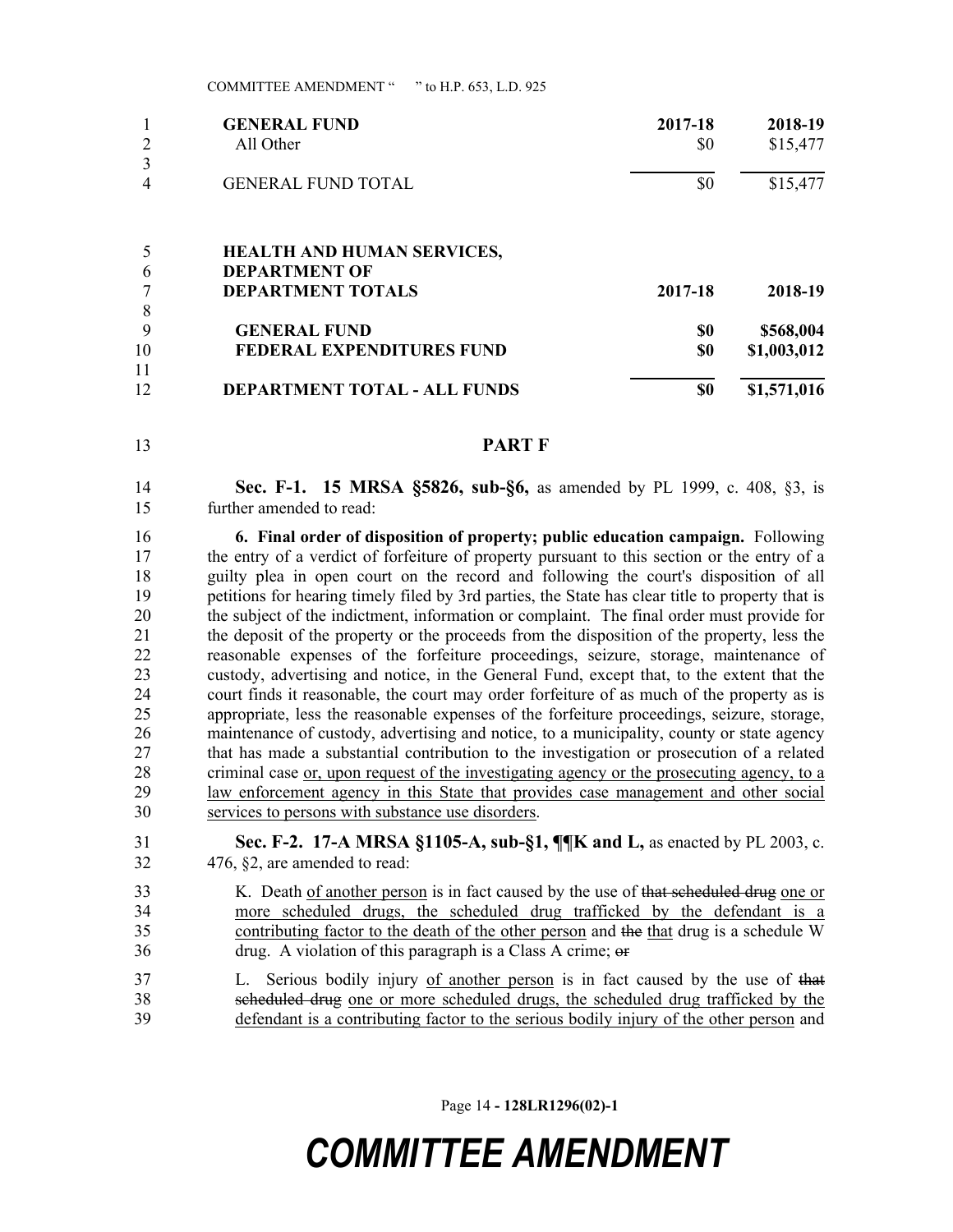| $\mathbf{1}$   | the that drug is a schedule W drug. A violation of this paragraph is a Class B crime.       |
|----------------|---------------------------------------------------------------------------------------------|
| $\overline{2}$ | $\underline{\text{or}}$                                                                     |
| 3              | Sec. F-3. 17-A MRSA §1105-A, sub-§1, ¶M is enacted to read:                                 |
| 4              | M. At the time of the offense, the person trafficks in fentanyl powder in a quantity of     |
| 5              | 6 grams or more or 270 or more individual bags, folds, packages, envelopes or               |
| 6              | containers of any kind containing fentanyl powder. A violation of this paragraph is a       |
| 7              | Class A crime.                                                                              |
| 8              | Sec. F-4. 17-A MRSA §1105-B, sub-§1, ¶D, as enacted by PL 2003, c. 476, §5,                 |
| 9              | is amended to read:                                                                         |
| 10             | D. Death or serious bodily injury of another person is in fact caused by the use of         |
| 11             | that counterfeit drug one or more drugs and the drug furnished by the defendant is a        |
| 12             | contributing factor to the death or serious bodily injury of the other person.              |
| 13             | <b>Sec. F-5. 17-A MRSA §1105-C, sub-§1, ¶K, as enacted by PL 2003, c. 476, §7,</b>          |
| 14             | is amended to read:                                                                         |
| 15             | K. Death of another person is in fact caused by the use of that seheduled drug one or       |
| 16             | more drugs and the drug is a schedule W drug furnished by the defendant is a                |
| 17             | contributing factor to the death of the other person. A violation of this paragraph is a    |
| 18             | Class B crime. It is an affirmative defense to prosecution under this paragraph that        |
| 19             | the drug furnished was lawfully possessed by the defendant prior to furnishing and          |
| 20             | that the death was not a reasonably foreseeable consequence of the use of that              |
| 21             | scheduled drug. In determining whether the death was reasonably foreseeable, the            |
| 22             | jury shall consider:                                                                        |
| 23             | (1) The factual circumstances surrounding the furnishing of the drug;                       |
| 24             | (2) The total quantity of the drug furnished;                                               |
| 25             | (3) The dosage of the units furnished;                                                      |
| 26             | (4) The nature of the drug;                                                                 |
| 27             | (5) The overdose risk presented by use of the drug; and                                     |
| 28             | (6) Any safety warnings provided to the defendant at the time of dispensing the             |
| 29             | drug; or                                                                                    |
| 30             | Sec. F-6. 22 MRSA §7250, sub-§8 is enacted to read:                                         |
| 31             | <b>8. Report regarding program.</b> The department shall provide to the joint standing      |
| 32             | committee of the Legislature having jurisdiction over health and human services matters     |
| 33             | on or before January 15th of each year, and at such other times as the committee requests,  |
| 34             | data pertaining to the aggregate number of prescriptions of each drug required to be        |
| 35             | included in the program, the number of prescribers participating in the program             |
| 36             | categorized by specialty, any historical trends or patterns in prescribing practices within |
| 37             | the State, any progress in the implementation of information sharing agreements             |
| 38             | authorized by subsection 4-A and any other information pertaining to the work of the        |

program as requested by the committee that is reasonably available to the department, as

Page 15 **- 128LR1296(02)-1**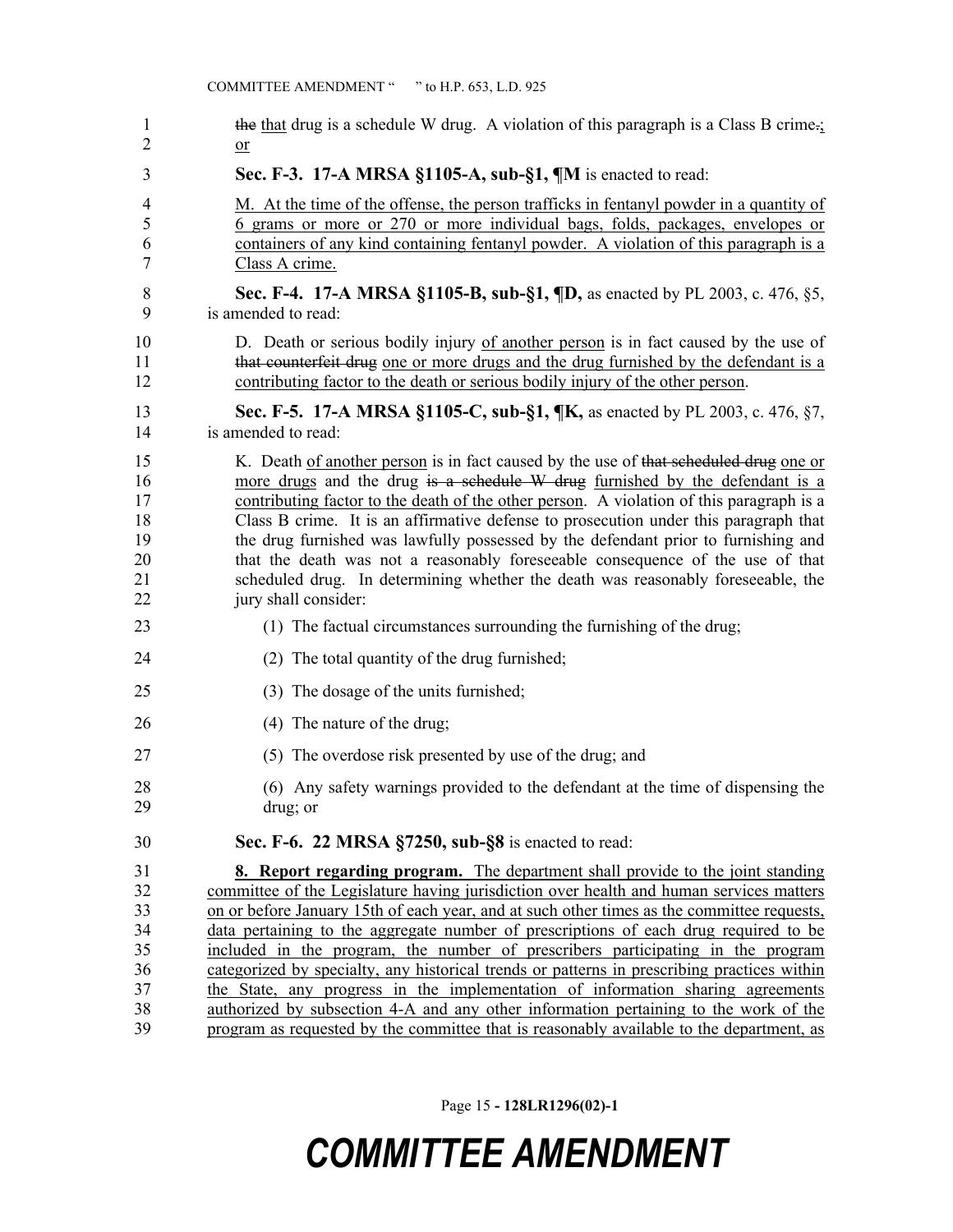1 long as all information reasonably likely to reveal the patient or the prescriber or other person who is the subject of the information has been removed.

 **Sec. F-7. Appropriations and allocations.** The following appropriations and allocations are made.

#### **INDIGENT LEGAL SERVICES, MAINE COMMISSION ON**

#### **Maine Commission on Indigent Legal Services Z112**

 Initiative: Provides funds for an anticipated increase in indigent legal services costs resulting from additional prosecutions involving death or serious bodily injury to a person.

| 10 | <b>GENERAL FUND</b>       | 2017-18 | 2018-19  |
|----|---------------------------|---------|----------|
| 11 | All Other                 | \$0     | \$11,000 |
| 12 |                           |         |          |
| 13 | <b>GENERAL FUND TOTAL</b> | \$0     | \$11,000 |

#### **PART G**

**Sec. G-1. 5 MRSA §20003, sub-§13-A** is enacted to read:

 **13-A. Hub.** "Hub" means an organization licensed by the department that provides timely access to comprehensive, integrated assessment, treatment and recovery support for individuals with substance use disorder, including but not limited to opioid use disorders. Hub services may be provided by licensed behavioral health organizations, community mental health centers, methadone clinics, hospitals and federally qualified health centers.

**Sec. G-2. 5 MRSA §20003, sub-§15-A** is enacted to read:

 **15-A. Integrated medication-assisted treatment.** "Integrated medication-assisted treatment" means a treatment method that combines medication approved by the federal Food and Drug Administration for the treatment of substance use disorder with counseling, urine drug screening and behavioral therapy that has proven effective in treating substance use disorder.

**Sec. G-3. 5 MRSA §20003, sub-§16-A** is enacted to read:

 **16-A. Levels of care.** "Levels of care" means the continuum of recovery-oriented services that reflect an individual's risks, needs, strengths, resources and skills as determined by an assessment with standardized placement criteria conducted by a qualified clinician.

**Sec. G-4. 5 MRSA §20003, sub-§19-A** is enacted to read:

 **19-A. Recovery support services.** "Recovery support services" means services that recognize recovery is a process of change through which individuals improve their health and wellness, live self-directed lives and strive to reach their full potential, including, but not limited to, safe housing, transportation, peer mentoring and coaching and assistance

Page 16 **- 128LR1296(02)-1**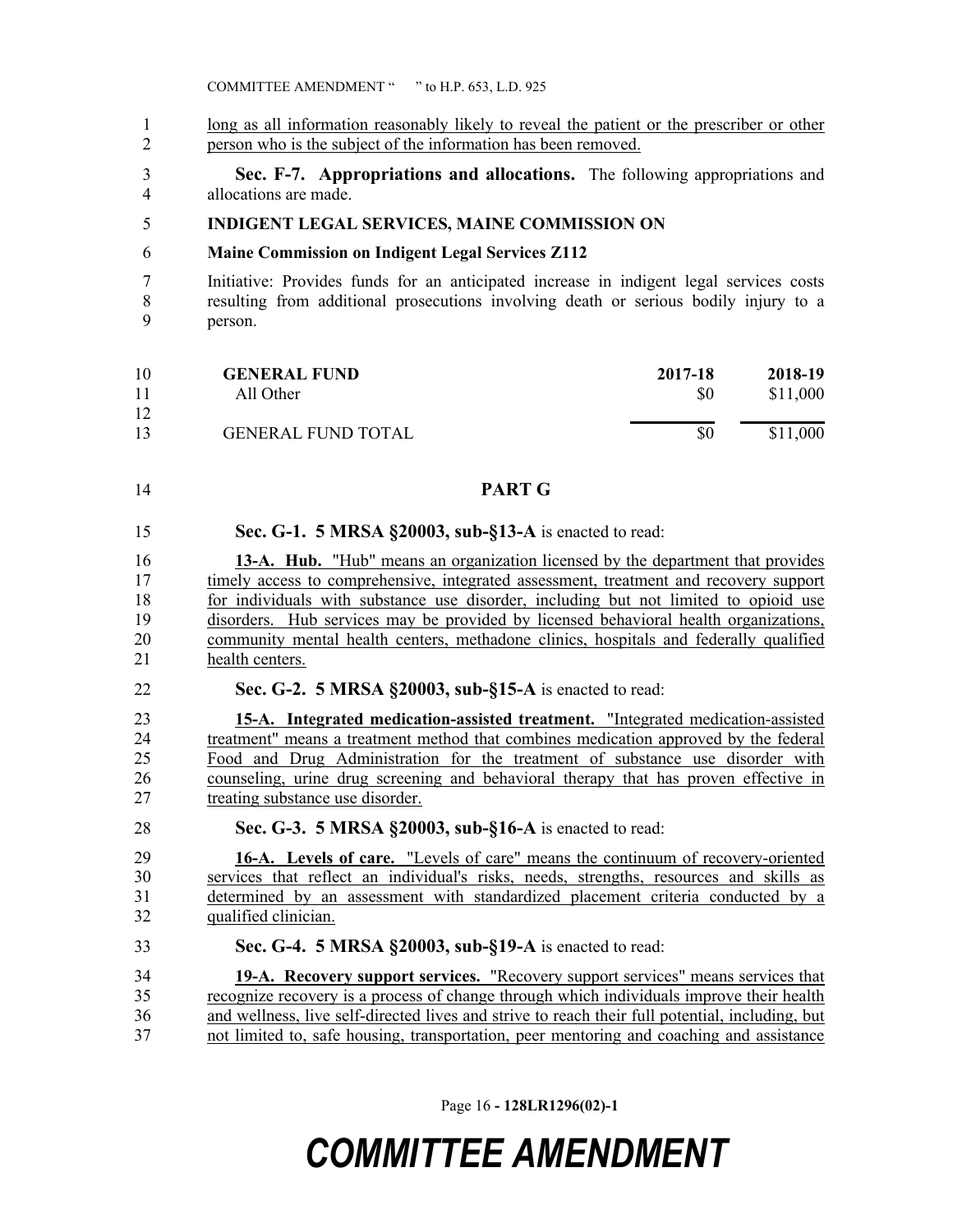with and access to employment services. "Recovery support services" may include services provided in an integrated medication-assisted treatment setting or in a separate facility that is staffed by individuals in recovery and that provides services such as mentoring, education and resource provision.

**Sec. G-5. 5 MRSA §20003, sub-§19-B** is enacted to read:

 **19-B. Spoke.** "Spoke" means a community-based provider, including, but not 7 limited to, a primary care provider, that provides integrated medication-assisted treatment<br>8 and behavioral health treatment and recovery support services to patients with substance and behavioral health treatment and recovery support services to patients with substance use disorder, including, but not limited to, opioid use disorder, or refers those patients to such treatments or services.

#### **Sec. G-6. 5 MRSA §20055** is enacted to read:

#### **§20055. Hub-and-spoke model**

 No later than October 1, 2018, the department shall ensure that a continuum of evidence-based treatment and recovery support services for opioid use disorder is accessible to all people in this State through contracts with hubs and spokes. Hub providers may refer patients to spokes when clinically appropriate, and spokes may refer 17 patients to hubs when clinically appropriate. The department shall provide funds to hubs and spokes to support the development of treatment capacity. The department shall also provide funds to hubs and spokes for treatment, including medication, for individuals who lack insurance or the ability to pay for treatment. The department shall provide funds to support recovery support services for individuals receiving treatment from hubs and spokes. The department shall ensure that individuals have access to the appropriate levels of care that meet the individuals' need, as determined by an assessment by a treating clinician. A hub is eligible to receive funding under this section only if the hub has the capacity to assess and treat or refer patients with multiple behavioral health diagnoses. A hub shall provide or contract for comprehensive services including intensive outpatient programs and integrated medication assisted treatment for individuals with acute needs. A hub shall provide or coordinate with recovery support services.

 **Sec. G-7. Department of Health and Human Services; services for opioid and substance use disorder.** The Department of Health and Human Services, referred to in this section as "the department," shall assess federal funding opportunities to support integrated medication-assisted treatment and a hub-and-spoke model of delivery of services for opioid and substance use disorder as described in the Maine Revised Statutes, Title 5, section 20055 and distribute resources to hubs and spokes based on identified needs.

 **1. Development of grant funding for education.** The department shall provide grant funding, when available, to hubs or other qualified entities to provide assistance with the development of hub-and-spoke infrastructure, as well as initial training and ongoing education to hub-and-spoke providers across the State. Qualified entities may include providers that deliver health care services to meet the health needs of target populations.

Page 17 **- 128LR1296(02)-1**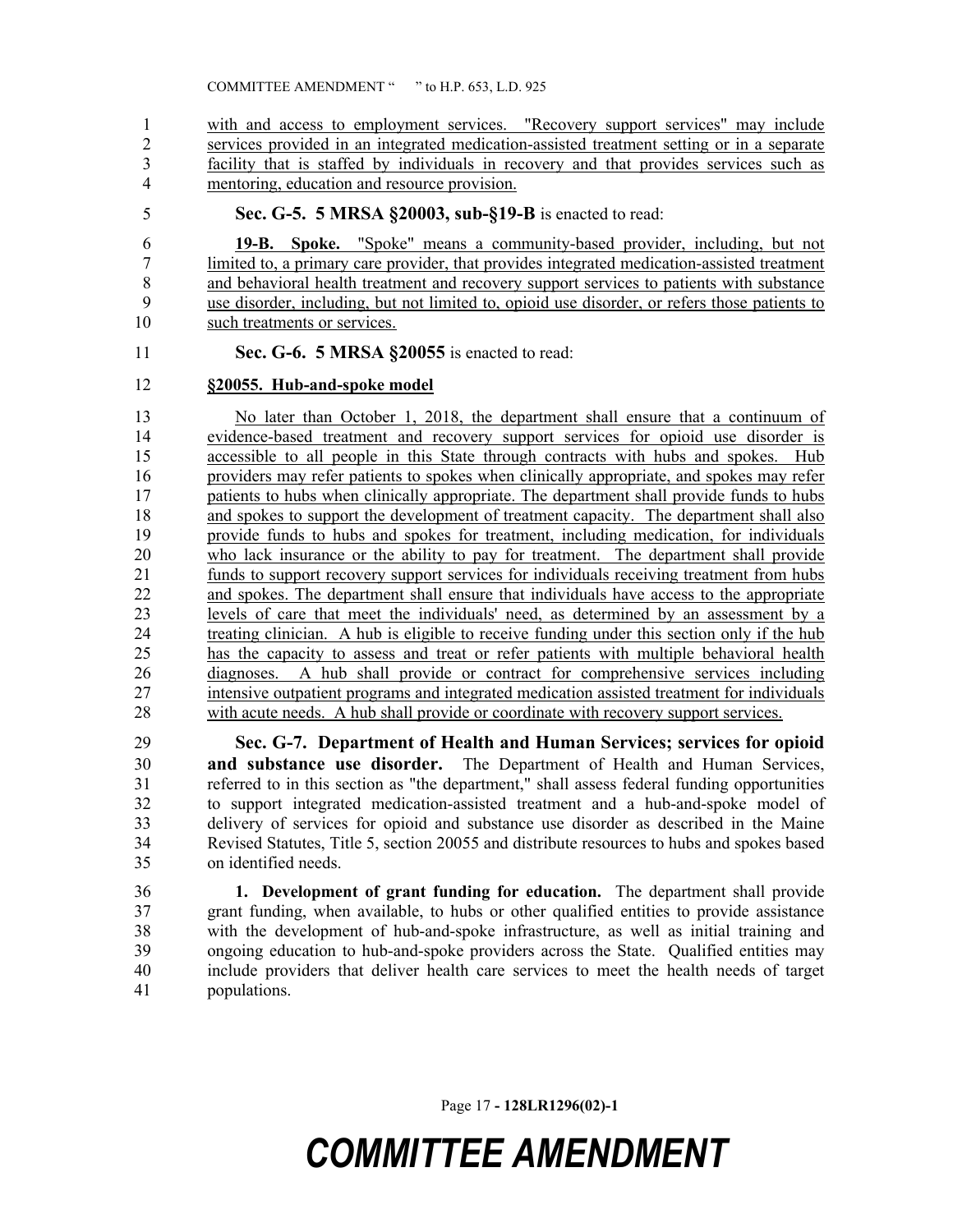**2. Provide treatment to uninsured individuals seeking treatment.** The department shall provide funds to support treatment for uninsured individuals seeking integrated medication-assisted treatment.

 **3. Evaluation and assessment.** The department shall develop assessment measures for performance evaluation of the hub-and-spoke model. Assessment measures must include statistics regarding referrals of individuals seeking substance use disorder treatment; treatment for substance use disorder; success rates, including recovery engagement, adherence to medication-assisted treatment protocols, stability and workplace participation; wait time for services; and any other relevant measures.

 **4. 211 Maine information.** The department shall support the development of a plan to create a statewide resource and referral center for substance use disorder treatment and recovery resources that uses the existing 211 Maine service and links it with comprehensive, statewide information on available treatment and recovery resources. The department shall work collaboratively with the United Ways of Maine to develop this plan, as well as with substance use disorder treatment providers and individuals from the substance use disorder recovery community.

 **5. Report.** No later than February 1, 2019, the department shall report to the joint standing committee of the Legislature having jurisdiction over health and human services matters on the progress and implementation of the hub-and-spoke model, federal funding, grants dispersed, evaluation and assessment measures and improvement of the 211 Maine service. The joint standing committee of the Legislature having jurisdiction over health and human services matters is authorized to report out legislation to the First Regular Session of the 129th Legislature related to the report.

 **Sec. G-8. Appropriations and allocations.** The following appropriations and allocations are made.

#### **HEALTH AND HUMAN SERVICES, DEPARTMENT OF**

#### **Office of Substance Abuse and Mental Health Services Z199**

 Initiative: Provides funding beginning in fiscal year 2018-19 to hubs and spokes, as defined in the Maine Revised Statutes, Title 5, section 20003, to cover costs of intensive, intermediate and long-term treatment, including, but not limited to, the cost of medication, screening, behavioral health treatment, urine drug screens, office visits and recovery support services for individuals with opioid use disorder, including those who are uninsured. The department may use a portion of the funds to support training and education of hub-and-spoke providers.

| 35 | <b>GENERAL FUND</b>       | 2017-18 | 2018-19     |
|----|---------------------------|---------|-------------|
| 36 | All Other                 | \$0     | \$6,663,000 |
| 37 |                           |         |             |
| 38 | <b>GENERAL FUND TOTAL</b> | \$0     | \$6,663,000 |

Page 18 **- 128LR1296(02)-1**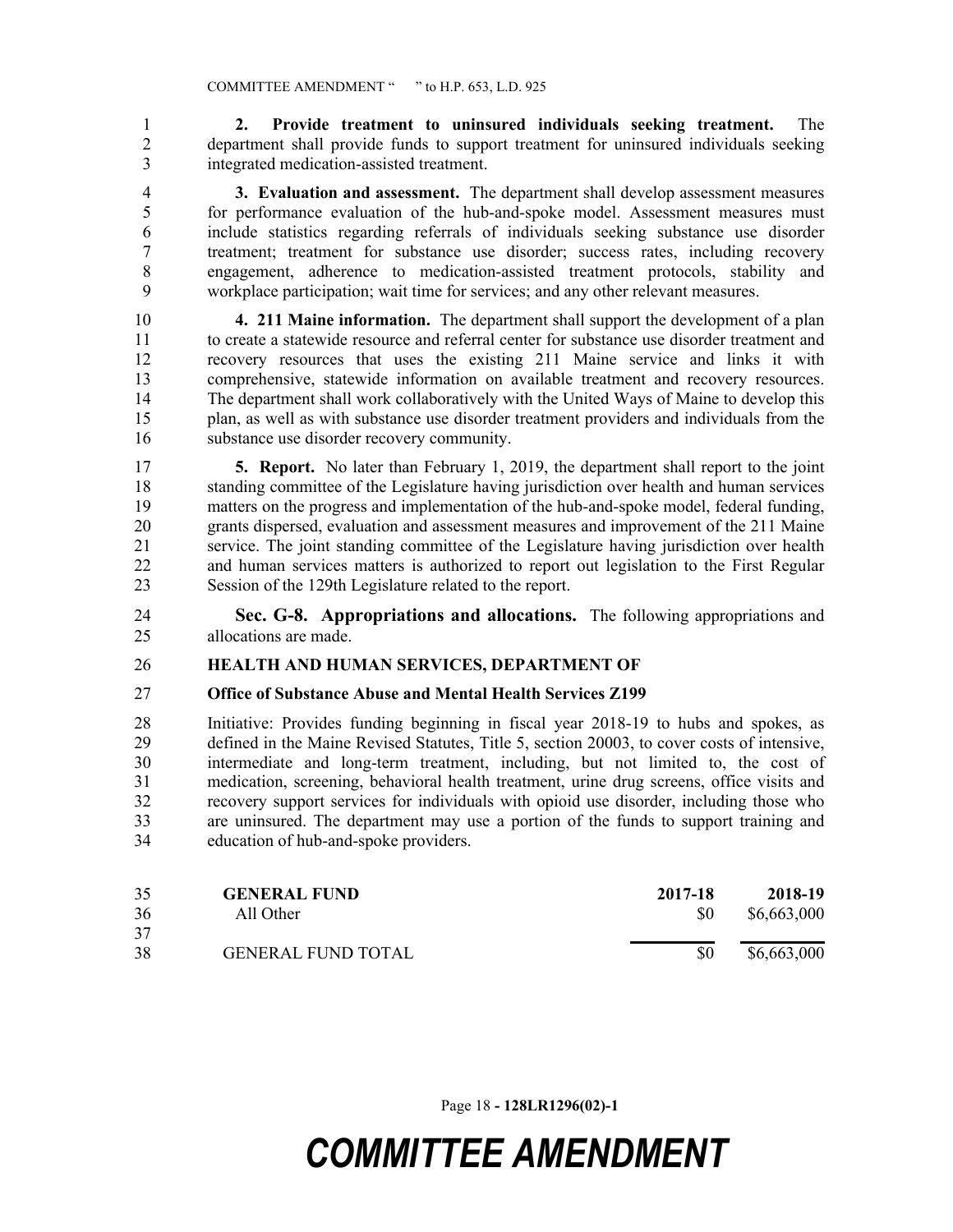#### **PART H**

 **Sec. H-1. Sustainable funding review.** The Department of Health and Human Services shall conduct a review of possible ways to provide adequate sustainable funding for affordable assisted living facilities that hold a valid contract with the office of aging and disability services within the Department of Health and Human Services, including providing permanent increases to existing funding levels, paying the medical costs of certain residents until they are eligible for MaineCare coverage, a practice known as Rate Code 53 spending, and designating facilities as private nonmedical institutions. The department shall report back with its recommendations to the joint standing committee of the Legislature having jurisdiction over health and human services matters by January 11, 2019.

 **Sec. H-2. Appropriations and allocations.** The following appropriations and allocations are made.

#### **HEALTH AND HUMAN SERVICES, DEPARTMENT OF**

#### **Office of Aging and Disability Services Central Office 0140**

 Initiative: Provides one-time additional funding for the provision of assisted living services.

| 18       | <b>GENERAL FUND</b>       | 2017-18 | 2018-19   |
|----------|---------------------------|---------|-----------|
| 19<br>20 | All Other                 | \$0     | \$500,000 |
| 21       | <b>GENERAL FUND TOTAL</b> | \$0     | \$500,000 |

#### **PART I**

 **Sec. I-1. Department of Health and Human Services to increase MaineCare reimbursement for outpatient psychosocial treatments for children.** The Department of Health and Human Services shall increase reimbursement rates under rule Chapter 101: MaineCare Benefits Manual, Chapters II and III, Section 65 for multisystemic therapy, multisystemic therapy for problem sexualized behavior and functional family therapy by 20% for the period from the effective date of this Part to June 30, 2019.

 **Sec. I-2. Rate study.** The Department of Health and Human Services shall contract with a 3rd party to conduct a rate study of reimbursement rates under rule Chapter 101: MaineCare Benefits Manual, Chapters II and III, Section 65 for multisystemic therapy, multisystemic therapy for problem sexualized behavior and functional family therapy. The rate study must develop a rate that is set on a per case per week basis. The rate study must also take into account the costs to providers of delivering the services, including additional training, and maintenance of fidelity to the treatment models. The rate study must be completed no later than December 1, 2018.

Page 19 **- 128LR1296(02)-1**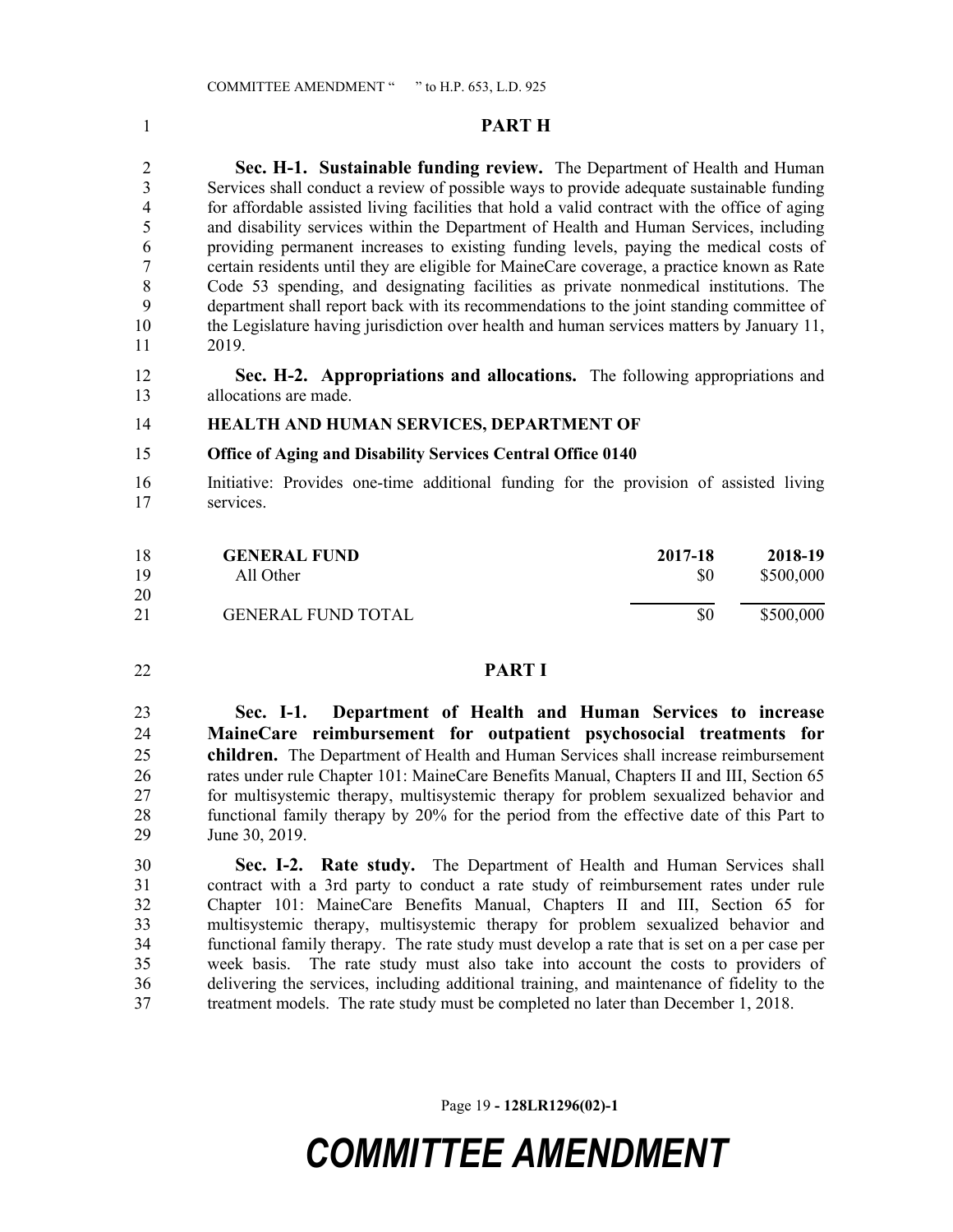**Sec. I-3. Report.** The Department of Health and Human Services shall submit a report to the joint standing committee of the Legislature having jurisdiction over health and human services matters with the findings of the rate study conducted pursuant to section 2 of this Part no later than January 30, 2019.

 **Sec. I-4. Rulemaking.** The Department of Health and Human Services is authorized to adopt rules to implement new rates developed pursuant to the rate study in section 2 of this Part as long as those rates are no lower than the rates of reimbursement that exist on April 1, 2018 and the federal Department of Health and Human Services, Centers for Medicare and Medicaid Services approves the reimbursement rates. Rules adopted pursuant to this section are routine technical rules as defined in the Maine Revised Statutes, Title 5, chapter 375, subchapter 2-A.

 **Sec. I-5. Appropriations and allocations.** The following appropriations and allocations are made.

#### **HEALTH AND HUMAN SERVICES, DEPARTMENT OF**

#### **Medical Care - Payments to Providers 0147**

 Initiative: Provides funding for a one-time increase to certain rates under rule Chapter 101: MaineCare Benefits Manual, Chapters II and III, Section 65 by 20% until June 30, 2019.

| 19<br>20<br>21 | <b>GENERAL FUND</b><br>All Other | 2017-18<br>\$0 | 2018-19<br>\$212,306 |
|----------------|----------------------------------|----------------|----------------------|
| 22             | <b>GENERAL FUND TOTAL</b>        | \$0            | \$212,306            |
| 23             | <b>FEDERAL EXPENDITURES FUND</b> | 2017-18        | 2018-19              |
| 24             | All Other                        | \$0            | \$385,318            |
| 25             |                                  |                |                      |
| 26             | FEDERAL EXPENDITURES FUND TOTAL  | \$0            | \$385,318            |

#### **Office of MaineCare Services 0129**

 Initiative: Provides funding to contract with a 3rd party to conduct a rate study of certain rates under rule Chapter 101: MaineCare Benefits Manual, Chapters II and III, Section 65 to be completed no later than December 1, 2018.

| 31 | <b>GENERAL FUND</b>       | 2017-18 | 2018-19  |
|----|---------------------------|---------|----------|
| 32 | All Other                 | \$0     | \$50,000 |
| 33 |                           |         |          |
| 34 | <b>GENERAL FUND TOTAL</b> | \$0     | \$50,000 |

Page 20 **- 128LR1296(02)-1**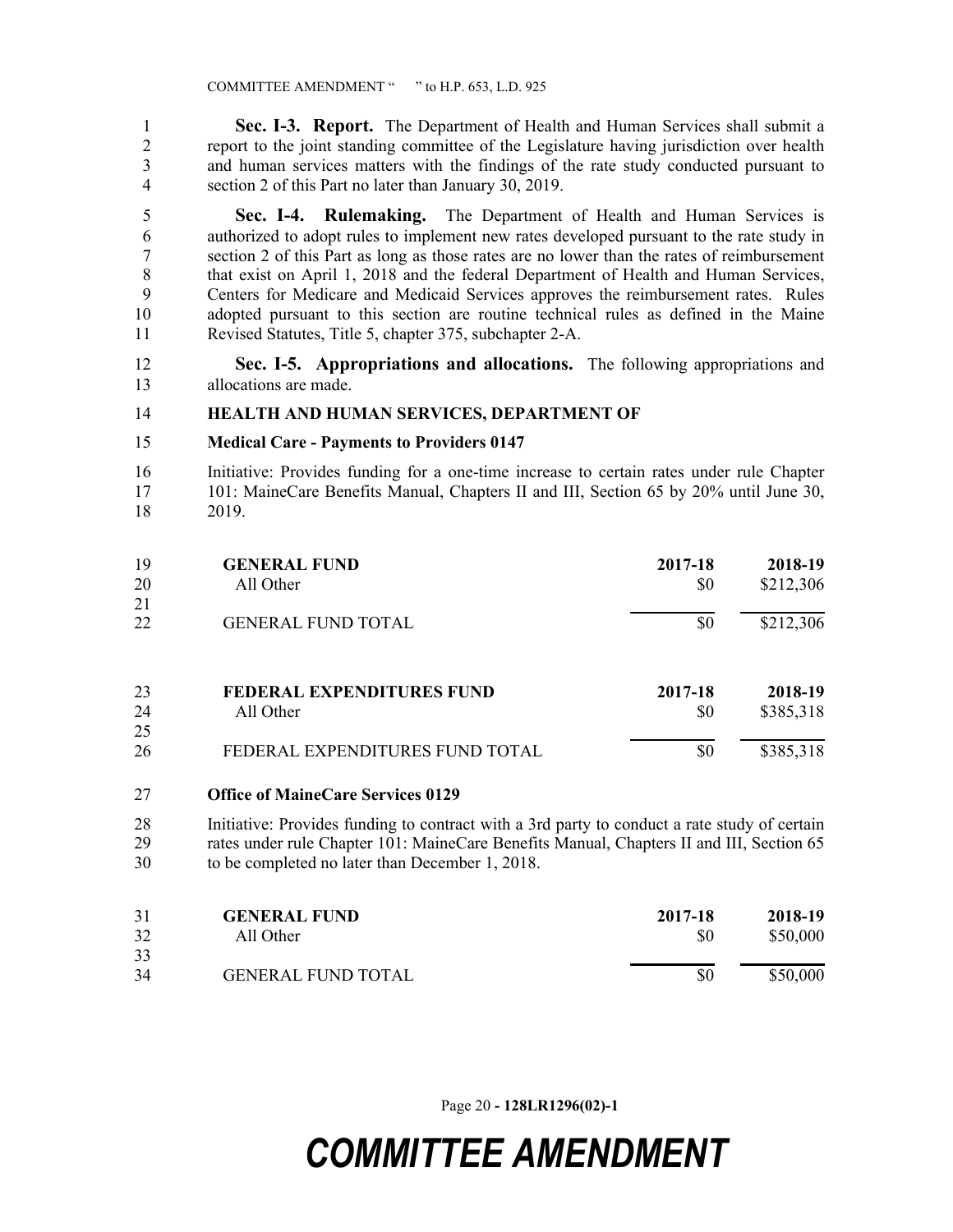| <b>COMMITTEE AMENDMENT</b> " | " to H.P. 653, L.D. 925 |  |  |  |
|------------------------------|-------------------------|--|--|--|
|------------------------------|-------------------------|--|--|--|

|    | <b>FEDERAL EXPENDITURES FUND</b>    | 2017-18 | 2018-19   |
|----|-------------------------------------|---------|-----------|
|    | All Other                           | \$0     | \$50,000  |
|    |                                     |         |           |
|    | FEDERAL EXPENDITURES FUND TOTAL     | \$0     | \$50,000  |
|    |                                     |         |           |
|    | <b>HEALTH AND HUMAN SERVICES,</b>   |         |           |
| 6  | <b>DEPARTMENT OF</b>                |         |           |
|    | <b>DEPARTMENT TOTALS</b>            | 2017-18 | 2018-19   |
| 8  |                                     |         |           |
| 9  | <b>GENERAL FUND</b>                 | \$0     | \$262,306 |
| 10 | <b>FEDERAL EXPENDITURES FUND</b>    | \$0     | \$435,318 |
| 11 |                                     |         |           |
| 12 | <b>DEPARTMENT TOTAL - ALL FUNDS</b> | \$0     | \$697,624 |

**PART J**

 **Sec. J-1. Appropriations and allocations.** The following appropriations and allocations are made.

#### **HEALTH AND HUMAN SERVICES, DEPARTMENT OF**

#### **Office of Substance Abuse and Mental Health Services Z199**

 Initiative: Provides funds for case management and other ancillary services provided by 19 the office for drug courts established by the Judicial Department. These funds must be used to provide services for up to 30 new participants either at a new drug court in the State or in existing drug courts in the State.

| 22 | <b>GENERAL FUND</b>                 | 2017-18 | 2018-19   |
|----|-------------------------------------|---------|-----------|
| 23 | All Other                           | \$0     | \$150,000 |
| 24 |                                     |         |           |
| 25 | <b>GENERAL FUND TOTAL</b>           | \$0     | \$150,000 |
| 26 | <b>HEALTH AND HUMAN SERVICES,</b>   |         |           |
| 27 | <b>DEPARTMENT OF</b>                |         |           |
| 28 | <b>DEPARTMENT TOTALS</b>            | 2017-18 | 2018-19   |
| 29 |                                     |         |           |
| 30 | <b>GENERAL FUND</b>                 | \$0     | \$150,000 |
| 31 |                                     |         |           |
| 32 | <b>DEPARTMENT TOTAL - ALL FUNDS</b> | \$0     | \$150,000 |
|    |                                     |         |           |

#### **JUDICIAL DEPARTMENT**

**Courts - Supreme, Superior and District 0063**

Page 21 **- 128LR1296(02)-1**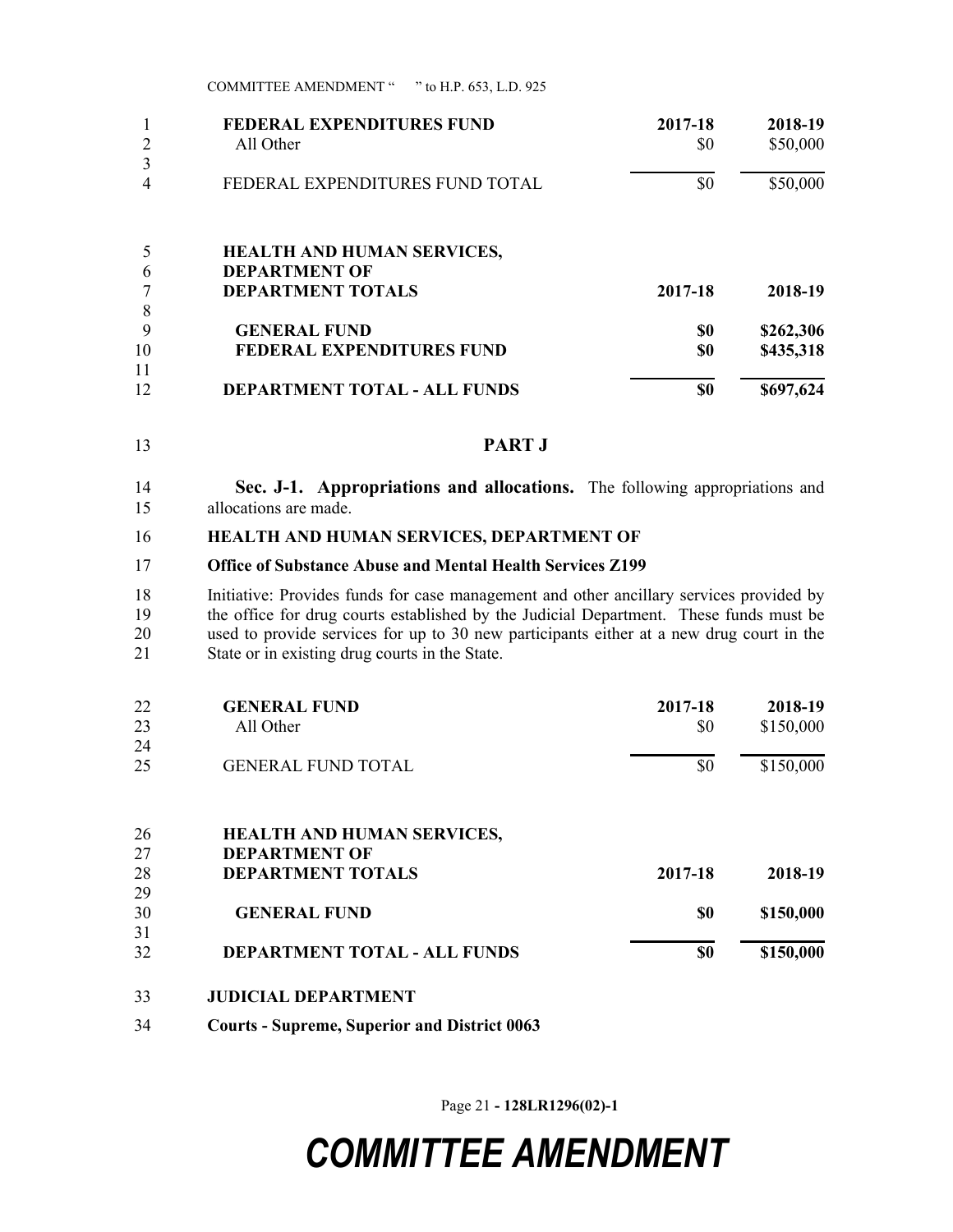Initiative: Provides funds for active retired judges to cover other court time of full-time sitting judges assigned either to a new drug court in the State or to existing drug courts in the State to allow for up to 30 new participants.

| All Other<br>\$0<br>5<br>6                    | \$10,800  |
|-----------------------------------------------|-----------|
|                                               |           |
|                                               |           |
| \$0<br><b>GENERAL FUND TOTAL</b>              | \$10,800  |
| 8<br><b>JUDICIAL DEPARTMENT</b>               |           |
| 9<br><b>DEPARTMENT TOTALS</b><br>2017-18      | 2018-19   |
| 10                                            |           |
| 11<br><b>GENERAL FUND</b><br>\$0              | \$10,800  |
| 12                                            |           |
| DEPARTMENT TOTAL - ALL FUNDS<br>\$0<br>13     | \$10,800  |
| 14<br><b>SECTION TOTALS</b><br>2017-18        | 2018-19   |
| 15                                            |           |
| 16<br><b>GENERAL FUND</b><br>\$0              | \$160,800 |
| 17                                            |           |
| <b>SECTION TOTAL - ALL FUNDS</b><br>18<br>\$0 | \$160,800 |

**PART K**

**Sec. K-1. 5 MRSA §17852-A** is enacted to read:

#### **§17852-A. Computation of benefit for certain correctional facility employees**

| 22  | 1. Definitions. As used in this section, unless the context otherwise indicates, the |  |
|-----|--------------------------------------------------------------------------------------|--|
| 23. | following terms have the following meanings.                                         |  |
|     |                                                                                      |  |

- A. "Client" has the same meaning as in Title 34-A, section 1001, subsection 1-A. B. "Closure" means the removal of all clients from a correctional facility pursuant to legislation enacted into law approving the removal of all clients.
- C. "Correctional facility" has the same meaning as in Title 34-A, section 1001, subsection 6.
- **2. Correctional facility employees.** Notwithstanding section 17852 and any other provision of law, the service retirement benefit for a member for whom funding has been received under subsection 6 is computed as provided in subsection 3 if the member:
- A. Has creditable service of 25 years or more;
- B. Has not reached what would be the member's normal retirement age absent this section;

Page 22 **- 128LR1296(02)-1**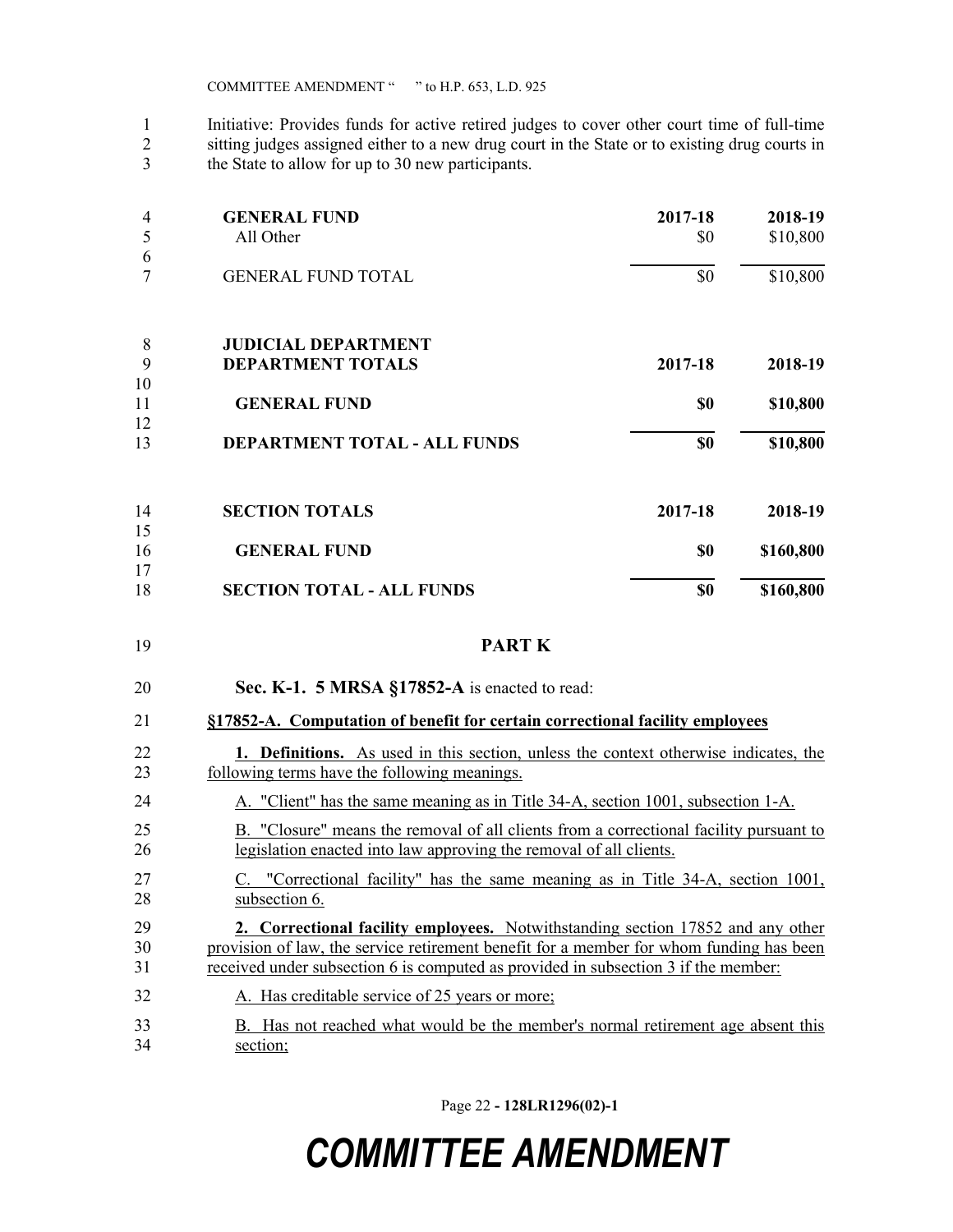| $\mathbf{1}$   | C. Was employed in a correctional facility at the time legislation approving the           |
|----------------|--------------------------------------------------------------------------------------------|
| $\overline{2}$ | closure of that correctional facility was enacted and that correctional facility is        |
| $\overline{3}$ | located more than 100 miles from the nearest correctional facility; and                    |
| $\overline{4}$ | D. Retires as a direct result of the closure of the correctional facility described in     |
| 5              | paragraph C.                                                                               |
| 6              | <b>3. Benefit.</b> The amount of the service retirement benefit for a member qualified     |
| $\tau$         | under subsection 2 is $1/50$ of the member's average final compensation multiplied by the  |
| 8              | number of years of creditable service.                                                     |
| 9              | 4. Certification and calculation of required funding. Within 5 days of a closure           |
| 10             | of a correctional facility, the Commissioner of Corrections shall provide certification of |
| 11             | the closure and the date of enactment and the chapter of the law approving the closure to  |
| 12             | the retirement system. The retirement system shall determine the required funding for      |
| 13             | service retirement benefits under subsection 3 for all members who meet the conditions     |
| 14             | of subsection 2 and shall provide the determined amount to the Commissioner of             |
| 15             | Administrative and Financial Services, the Commissioner of Corrections and the joint       |
| 16             | standing committee of the Legislature having jurisdiction over retirement matters.         |
| 17             | 5. Increase in employer contribution. Upon receipt of the determined required              |
| 18             | funding from the retirement system pursuant to subsection 4, the Department of             |
| 19             | Administrative and Financial Services shall assess a one-time increase in the Department   |
| 20             | of Corrections' employer contribution rate provided for in section 17253 to fully fund the |
| 21             | determined amount.                                                                         |
| 22             | 6. Receipt of funding. The service retirement benefit for a member who meets the           |
| 23             | conditions of subsection 2 is paid under subsection 3 only if the retirement system has    |
| 24             | received the funding from the additional assessment provided for in subsection 5 or        |
| 25             | received an appropriation from the Legislature for the required funding under subsection   |
| 26             | <u>4.</u>                                                                                  |
| 27             | <b>PART L</b>                                                                              |
| 28             | Sec. L-1. Task force established. The Task Force To Study and Plan for the                 |
| 29             | Implementation of Maine's Early Childhood Special Education Services, referred to in       |
| 30             | this Part as "the task force," is established to study and plan for the implementation of  |
| 31             | Maine's early childhood special education programs and services provided for young         |
| 32             | children from 3 years of age to 5 years of age.                                            |
| 33             | Sec. L-2. Task force membership. Notwithstanding Joint Rule 353, the task                  |
| 34             | force consists of 20 members appointed as follows:                                         |
| 35             | 1. One member of the Senate appointed by the President of the Senate;                      |
| 36             | 2. One member of the House of Representatives appointed by the Speaker of the              |
| 37             | House;                                                                                     |
| 38             | 3. Sixteen members appointed as follows:                                                   |
| 39             | A. Two members who are parents of children with a disability between 3 years of            |
| 40             | age and 5 years of age, one from an urban community and one from a rural                   |

Page 23 **- 128LR1296(02)-1**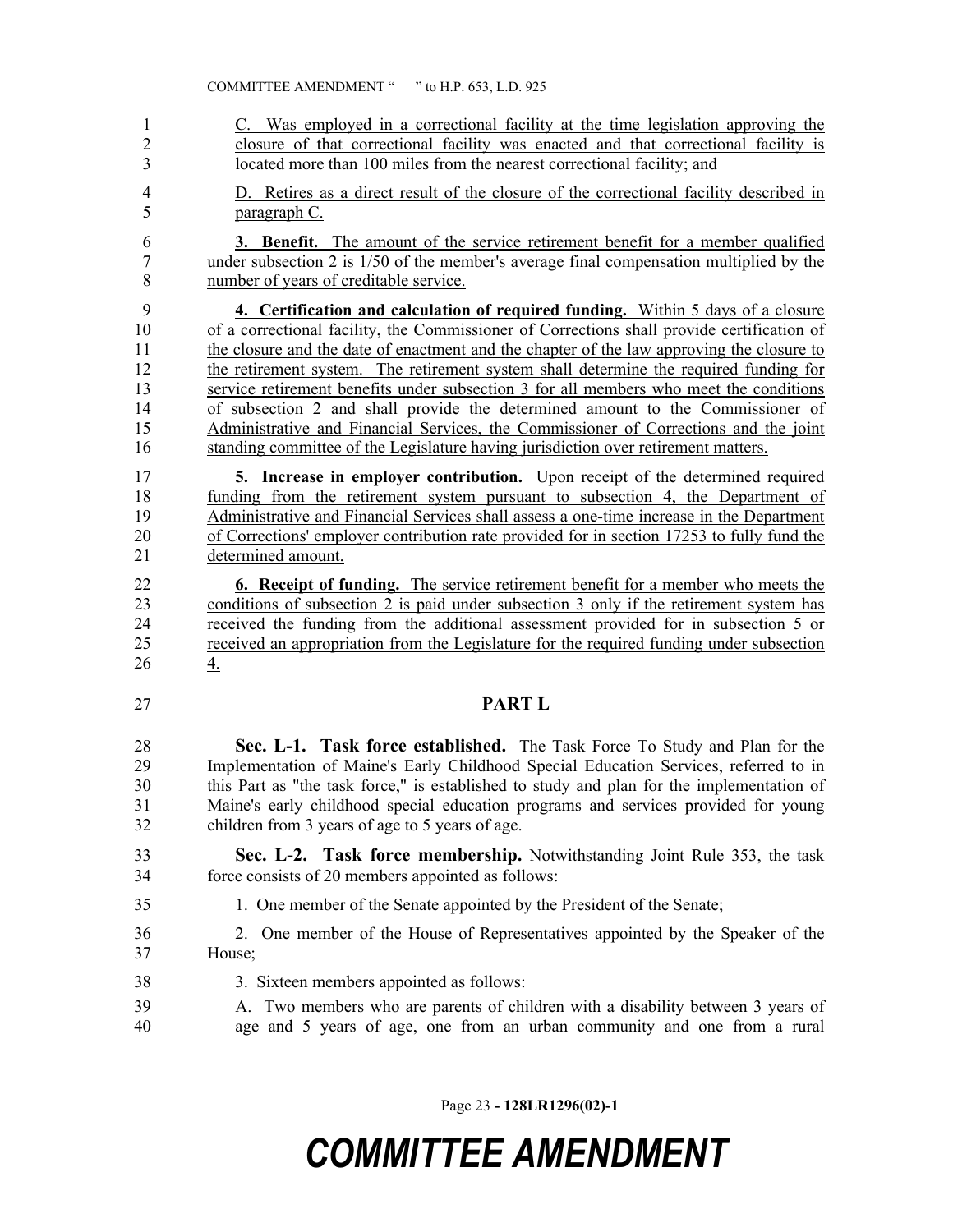- community, appointed by the President of the Senate. The 2 members must have knowledge of or experience with programs for children with disabilities;
- B. One member who is a contracted service provider of early intervention and free, appropriate public education services, representing the Maine Association for Community Service Providers, appointed by the Speaker of the House;
- C. Two members who are Child Development Services System staff members who provide direct services, appointed by the Speaker of the House;
- D. One member who is a representative of a Head Start agency or program in the State, representing Head Start programs in Maine, appointed by the President of the Senate;
- E. One member who is a representative of a child care program, appointed by the Speaker of the House;
- F. One member who is a teacher in an early childhood education program for children 4 years of age that includes coordination of programs and services for eligible children within a public elementary school from a large school administrative unit, representing the Maine Education Association, appointed by the President of the Senate;
- G. One member who is a special education director from a small school administrative unit, representing the Maine Administrators of Services for Children with Disabilities, appointed by the President of the Senate;
- H. One member who is a principal of a public elementary school of a small school administrative unit that has implemented an early childhood education program for children 4 years of age that includes coordination of programs and services for eligible children, representing the Maine Principals' Association, appointed by the Speaker of the House;
- I. One member who serves as a superintendent of a large school administrative unit that has implemented an early childhood education program for children 4 years of age that includes coordination of programs and services for eligible children, representing the Maine School Superintendents Association, appointed by the Speaker of the House;
- J. One member who serves as a school board member of a school administrative unit that has implemented an early childhood education program for children 4 years of age that includes coordination of programs and services for eligible children, appointed by the President of the Senate;
- K. One member representing the Maine Developmental Disabilities Council, appointed by the Speaker of the House;
- L. One member representing pediatricians, appointed by the President of the Senate;
- M. One member representing a statewide association of occupational therapists, appointed by the President of the Senate; and
- N. One member representing a statewide association of speech, language and hearing therapists, appointed by the Speaker of the House;
- 4. The Commissioner of Education or the commissioner's designee; and

Page 24 **- 128LR1296(02)-1**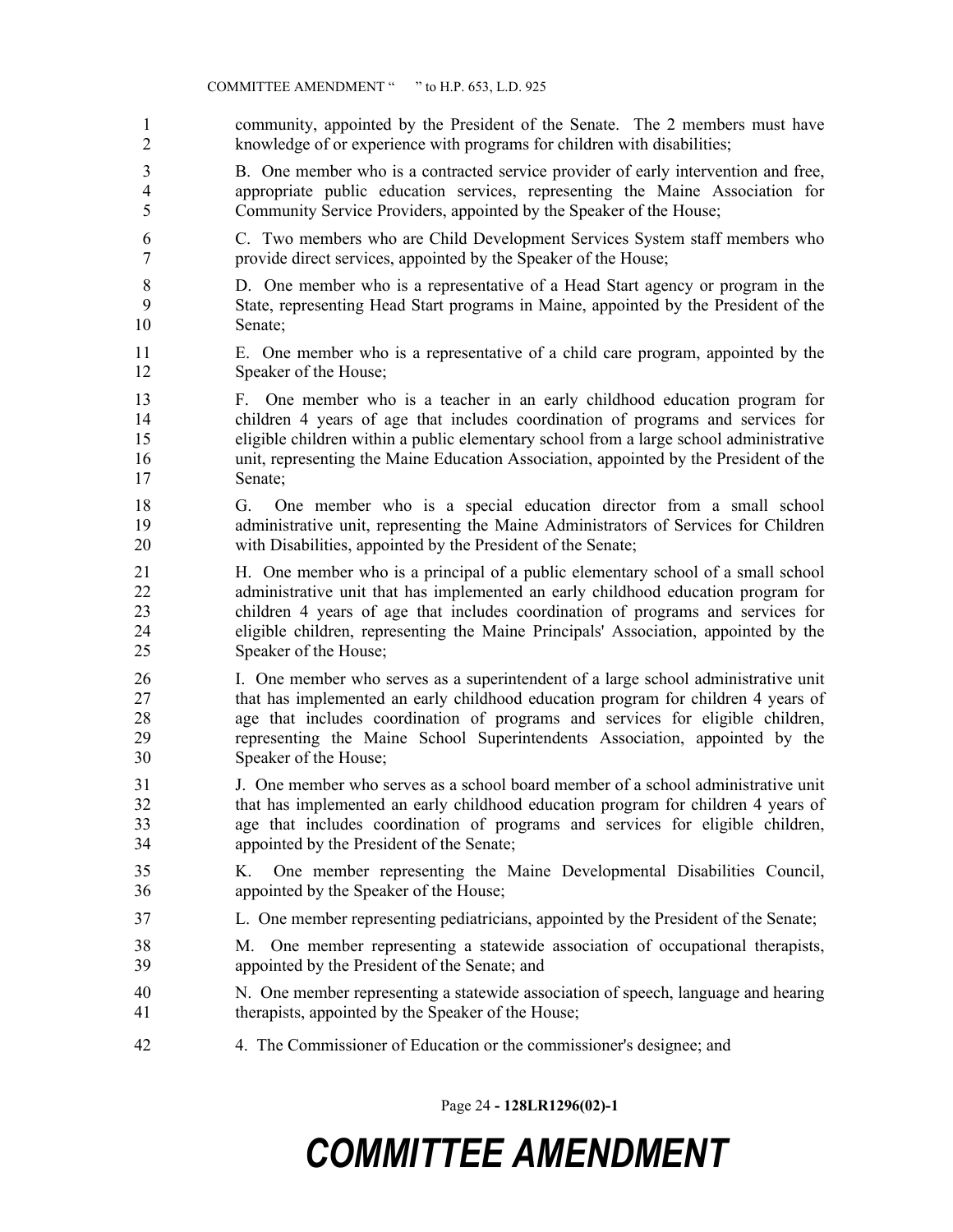5. The Commissioner of Health and Human Services or the commissioner's designee.

 **Sec. L-3. Chairs.** The President of the Senate and the Speaker of the House shall each appoint one member of the task force to serve as cochair, except that, notwithstanding Joint Rule 353, the President of the Senate and the Speaker of the House may not appoint a Legislator to serve as a chair of the task force. Notwithstanding Joint Rule 353, the chairs may appoint, as nonvoting members of the task force, individuals with expertise in areas relevant to early childhood development services and systems.

 **Sec. L-4. Appointments; convening of task force.** All the appointments must be made no later than 30 days following the effective date of this Part. The appointing authorities shall notify the Executive Director of the Legislative Council once all appointments have been completed. Within 15 days after appointment of all members, the chairs shall call and convene the first meeting of the task force. If 30 days or more after enactment of this legislation a majority of but not all of the appointments have been made, the chairs may request authority and the Legislative Council may grant authority for the task force to meet and conduct its business.

- 
- **Sec. L-5. Duties.** The task force shall examine:

 1. National trends and relevant models of governing and delivering early childhood special education systems in other states and jurisdictions that hold the potential for enhancing the effectiveness, efficiency or accountability of the early childhood special education system in the State;

 2. The short-term and long-term costs and benefits of the Department of Education's proposed plan to restructure the Child Development Services System as presented by the Commissioner of Education to the Legislature in Legislative Document 1870 in the Second Regular Session of the 128th Legislature;

 3. The findings and recommendations of the Subcommittee To Study Early Childhood Special Education in its January 2007 report;

 4. The findings and recommendations of the Office of Program Evaluation and Government Accountability in its July 2012 report on child development services; and

 5. Any other issues the task force determines to be useful or necessary concerning early childhood special education systems matters.

 **Sec. L-6. Development of recommendations; plan.** The task force shall develop recommendations for an early childhood special education services program plan, which must include, but is not limited to:

1. Models of best practices;

 2. Fiscally sound budget forecasting, including all possible revenue streams and updated costs;

3. Transportation services;

 4. Data systems, including a billing system, a system that allows coordination with the MaineCare program and a case management documentation system;

5. A timeline for the implementation of the plan under this section;

Page 25 **- 128LR1296(02)-1**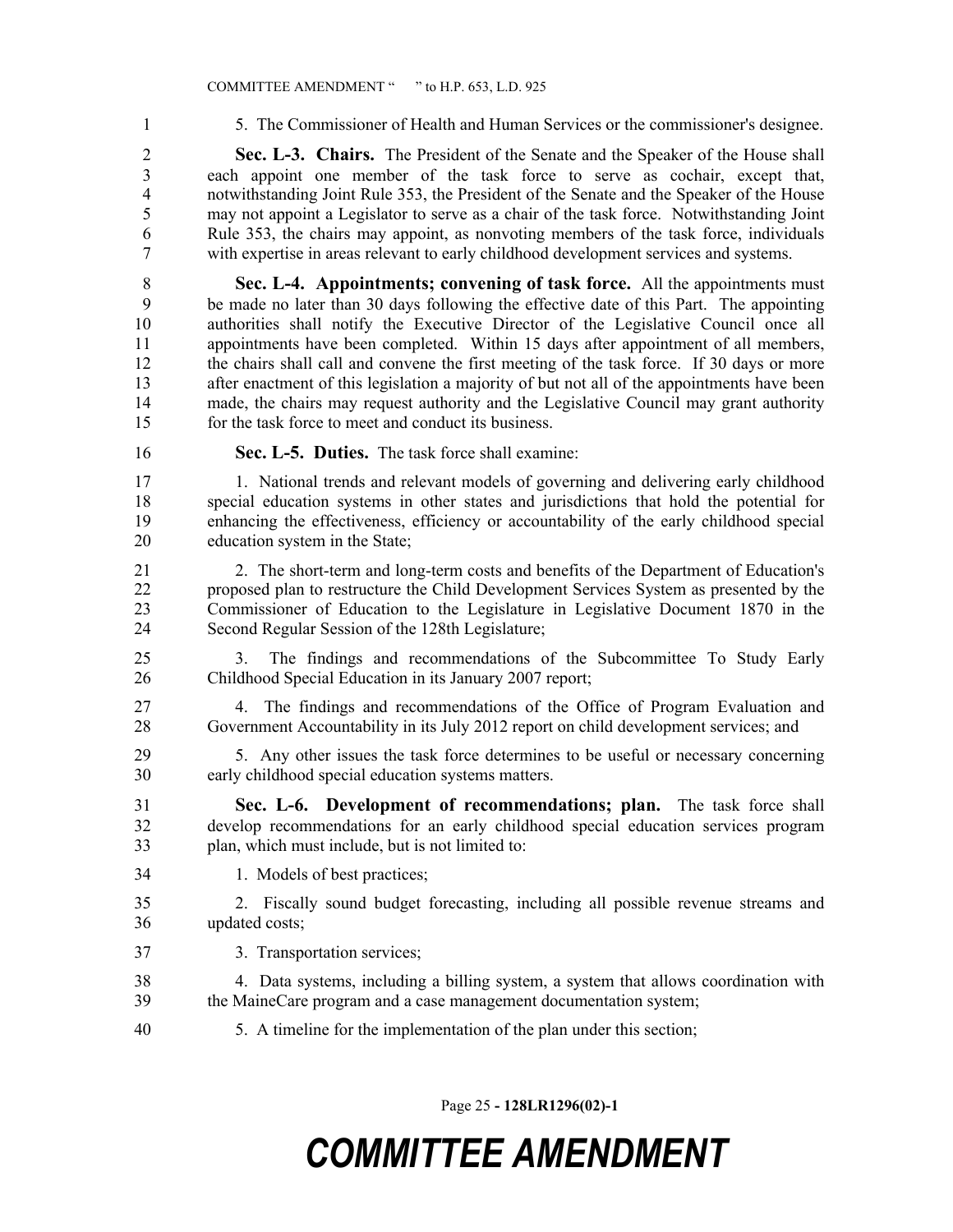| $\mathbf{1}$<br>2             | 6. A procedure for data collection and analysis conducted by the Maine Education<br>Policy Research Institute;                                                                                                                                                                                                                                                                                                                                  |                |                        |
|-------------------------------|-------------------------------------------------------------------------------------------------------------------------------------------------------------------------------------------------------------------------------------------------------------------------------------------------------------------------------------------------------------------------------------------------------------------------------------------------|----------------|------------------------|
| 3<br>$\overline{\mathcal{A}}$ | 7. A method for assessing a school administrative unit's capacity for implementing<br>early childhood special education programs;                                                                                                                                                                                                                                                                                                               |                |                        |
| 5                             | 8. Training requirements for service providers and leaders;                                                                                                                                                                                                                                                                                                                                                                                     |                |                        |
| 6                             | 9. Public information communication strategy for implementation of the plan; and                                                                                                                                                                                                                                                                                                                                                                |                |                        |
| 7<br>8                        | 10. Identification of potential revisions to the Department of Health and Human<br>Services' rule Chapter 101: MaineCare Benefits Manual.                                                                                                                                                                                                                                                                                                       |                |                        |
| 9<br>10                       | Sec. L-7. Authorized meetings. The task force may hold no more than 6<br>meetings.                                                                                                                                                                                                                                                                                                                                                              |                |                        |
| 11<br>12<br>13<br>14          | Sec. L-8.<br><b>Staff assistance.</b> Notwithstanding Joint Rule 353, the Legislative<br>Council shall contract for a facilitator for the task force using a request for proposals<br>process. The Office of Policy and Legal Analysis shall provide drafting assistance to the<br>task force.                                                                                                                                                  |                |                        |
| 15<br>16<br>17<br>18<br>19    | Sec. L-9. Compensation. Legislative members of the task force are entitled to<br>receive the legislative per diem and reimbursement for travel and other necessary<br>expenses related to their attendance at authorized meetings of the task force.<br>Other<br>members of the task force may not receive compensation for their participation on the<br>task force.                                                                           |                |                        |
| 20<br>21<br>22<br>23<br>24    | Sec. L-10. Report. No later than December 5, 2018, the task force shall submit a<br>report containing its findings, recommendations and plan, including suggested legislation,<br>for presentation to the Joint Standing Committee on Education and Cultural Affairs. The<br>joint standing committee of the Legislature having jurisdiction over education matters<br>may submit a bill to the First Regular Session of the 129th Legislature. |                |                        |
| 25<br>26                      | Sec. L-11. Appropriations and allocations. The following appropriations and<br>allocations are made.                                                                                                                                                                                                                                                                                                                                            |                |                        |
| 27                            | <b>EDUCATION, DEPARTMENT OF</b>                                                                                                                                                                                                                                                                                                                                                                                                                 |                |                        |
| 28                            | <b>Child Development Services 0449</b>                                                                                                                                                                                                                                                                                                                                                                                                          |                |                        |
| 29<br>30                      | Initiative: Provides one-time funds to address the Child Development Services System<br>budgetary shortfall.                                                                                                                                                                                                                                                                                                                                    |                |                        |
| 31<br>32                      | <b>GENERAL FUND</b><br>All Other                                                                                                                                                                                                                                                                                                                                                                                                                | 2017-18<br>\$0 | 2018-19<br>\$3,700,000 |
| 33<br>34                      | <b>GENERAL FUND TOTAL</b>                                                                                                                                                                                                                                                                                                                                                                                                                       | \$0            | \$3,700,000            |
| 35                            | <b>PART M</b>                                                                                                                                                                                                                                                                                                                                                                                                                                   |                |                        |
| 36                            | Sec. M-1. 30-A MRSA c. 201, sub-c. 12-A is enacted to read:                                                                                                                                                                                                                                                                                                                                                                                     |                |                        |

Page 26 **- 128LR1296(02)-1**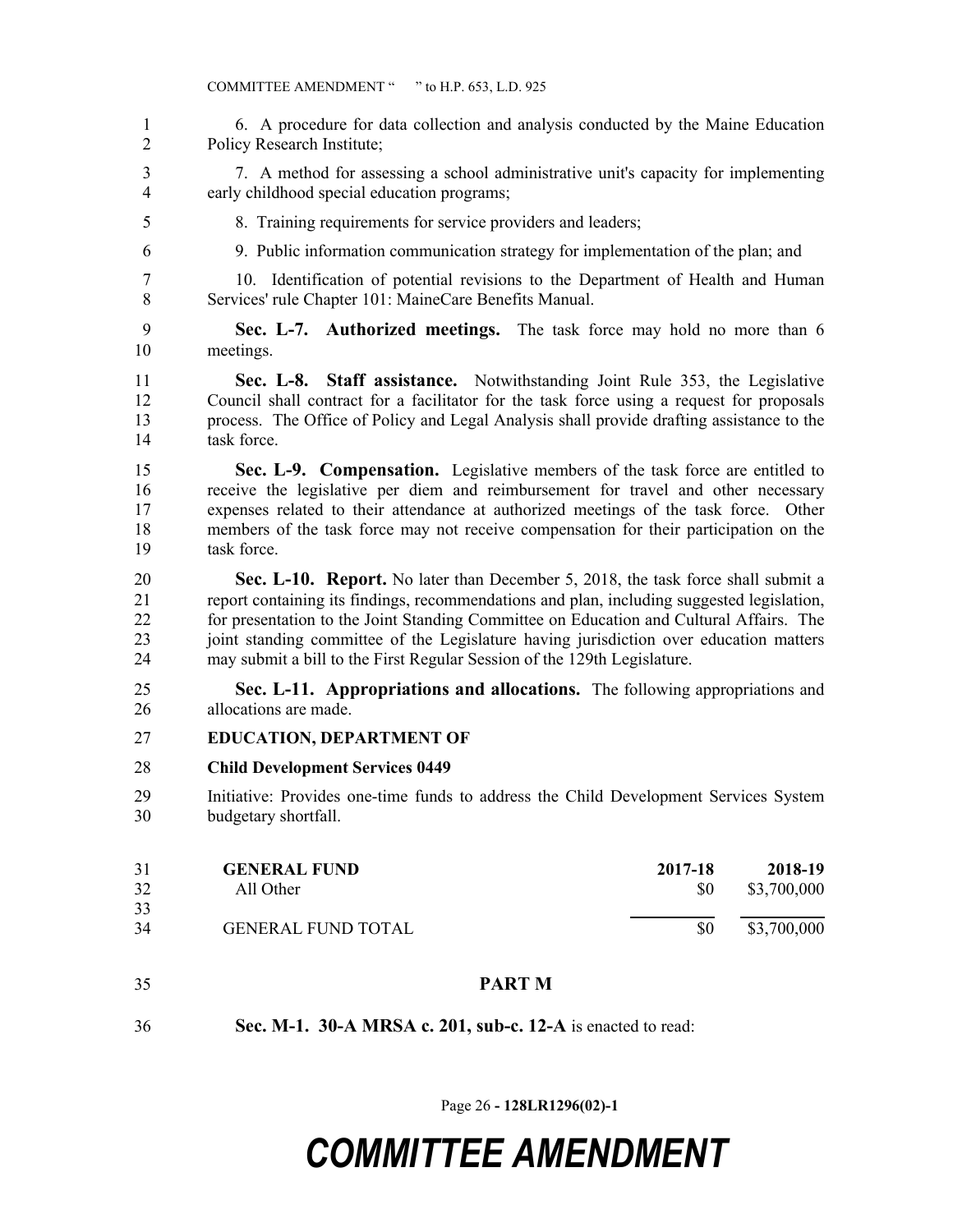#### **SUBCHAPTER 12-A**

#### **LEAD ABATEMENT**

#### **§4981. Lead abatement program**

|    | 1. Program. The Maine State Housing Authority shall establish and administer a           |
|----|------------------------------------------------------------------------------------------|
| 5  | program that provides assistance, including grants, for the abatement of lead paint      |
| 6. | hazards in residential housing, referred to in this subchapter as "the program." Program |
|    | funds may be used to match federal funds available for lead abatement. The program is    |
| 8  | subject to the following conditions.                                                     |
|    |                                                                                          |

- A. The Maine State Housing Authority shall establish eligibility standards for participation in the program, including, but not limited to, the following.
- (1) Housing units or housing projects consisting of households with incomes up to 100% of the area median income as established by the United States Department of Housing and Urban Development, whether the housing is owned by an individual or a for-profit or nonprofit entity, are eligible.
- (2) Annual rent for a housing unit or housing project receiving project funds may not exceed 30% of the area median income as established by the United States Department of Housing and Urban Development for 4 years after completion of 18 the abatement work.
- (3) Housing that serves as a child care location for children under 6 years of age is eligible as long as the owner has an annual income at or below 100% of the area median income as established by the United States Department of Housing and Urban Development.
- The Maine State Housing Authority may adopt the eligibility standards pursuant to this paragraph by routine technical rule as described in Title 5, chapter 375, subchapter 2-A.
- B. All lead abatement performed pursuant to the program must comply with industry standards for lead abatement, including pre-abatement inspection and post-abatement inspection of the housing and other standards established by the Department of Environmental Protection. If the pre-abatement inspection identifies the presence of lead in or on the windows, replacement of those windows must be recommended.
- C. An owner of housing that receives lead abatement assistance under the program shall pay a portion of the abatement costs as follows:
- (1) At least 10% of the costs of abatement; or
- (2) At least 25% of the costs of abatement if a child who is a resident of, or who receives child care services in, the housing has been determined to have lead poisoning, as defined in Title 22, section 1315, subsection 5-C.
- Priority for program funds must be given to abatement projects for housing in which a child who has been determined to have lead poisoning, as defined in Title 22, section 1315, subsection 5-C, resides.

Page 27 **- 128LR1296(02)-1**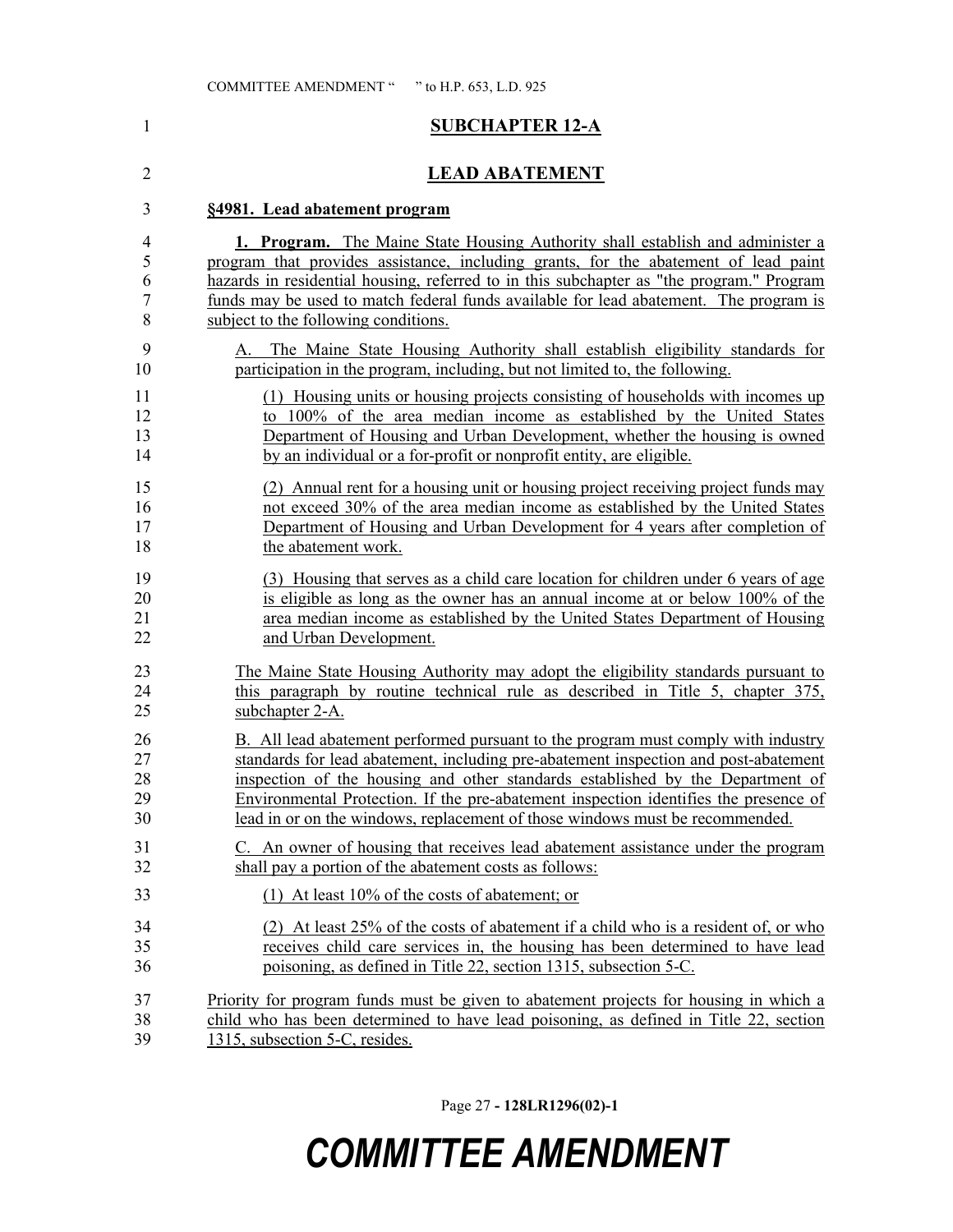**2. Lead Abatement Fund.** The Lead Abatement Fund, referred to in this subchapter as "the fund," is established under the jurisdiction and control of the Maine State Housing Authority. The fund is nonlapsing and must be used to fund the program. The fund consists of funds appropriated or allocated by the Legislature for the purpose of this section and other funds acquired by the Maine State Housing Authority to accomplish the purpose of the program.

 **Sec. M-2. Appropriations and allocations.** The following appropriations and allocations are made.

#### **HOUSING AUTHORITY, MAINE STATE**

#### **Lead Abatement Fund N261**

 Initiative: Allocates one-time funds to provide grants for the abatement of lead paint hazards in residential housing and for the cost of establishing and administering the lead abatement program.

| 14 | <b>FUND FOR A HEALTHY MAINE</b> | 2017-18 | 2018-19     |
|----|---------------------------------|---------|-------------|
| 15 | All Other                       | SO.     | \$4,000,000 |
| 16 |                                 |         |             |
| 17 | FUND FOR A HEALTHY MAINE TOTAL  | SO.     | \$4,000,000 |

**PART N**

 **Sec. N-1. Ongoing funding.** During the First Regular Session of the 129th Legislature, the joint standing committee of the Legislature having jurisdiction over health and human services matters may report out legislation to provide ongoing funding for school-based health centers.

 **Sec. N-2. Appropriations and allocations.** The following appropriations and allocations are made.

#### **HEALTH AND HUMAN SERVICES, DEPARTMENT OF**

**Maine Center for Disease Control and Prevention 0143**

 Initiative: Restores funding on a one-time basis to the State's school-based health centers to the level of funding provided in fiscal year 2016-17.

| 29 | <b>FUND FOR A HEALTHY MAINE</b> | 2017-18 | 2018-19   |
|----|---------------------------------|---------|-----------|
| 30 | All Other                       | SO.     | \$600,000 |
| 31 |                                 |         |           |
| 32 | FUND FOR A HEALTHY MAINE TOTAL  | \$0     | \$600,000 |

 **Emergency clause.** In view of the emergency cited in the preamble, this legislation takes effect when approved.'

Page 28 **- 128LR1296(02)-1**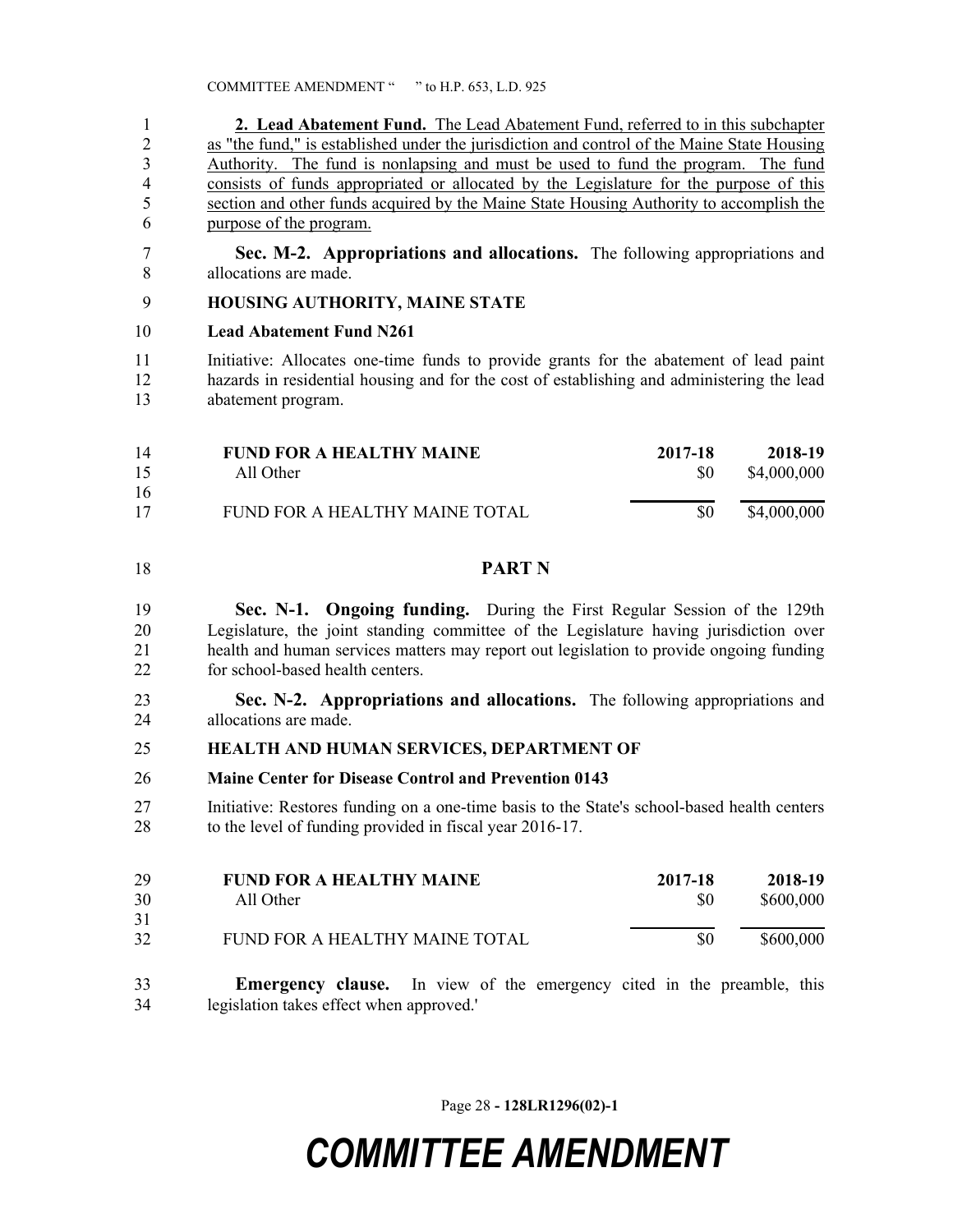#### **SUMMARY**

 This amendment replaces the bill, which was an emergency concept draft, to make various appropriations and allocations necessary for the proper operations of State Government.

 Part A provides funding to the Department of Health and Human Services to add 50 members a month, beginning October 1, 2018, from the waiting list for community-based services provided under rule Chapter 101: MaineCare Benefits Manual, Chapters II and III, Section 21 relating to home and community benefits for members with intellectual disabilities or autism spectrum disorder until 300 new members in total have been added.

 Part B requires the Department of Health and Human Services to base a nursing facility's base year, for state fiscal years beginning on or after July 1, 2019, on the most recent cost reports available; any rebasing may not result in a reimbursement rate that is 13 lower than that in effect on June 30, 2018. It also requires the department to amend its rules to increase rates for adult family care services, adult day services, homemaker services, nursing facilities and residential care facilities, specifies the amount of the rate increases, requires future cost-of-living increases and provides funding to the department for the rate increases. Part B requires the cost-of-living increases to continue for adult family care services, adult day services and homemaker services until the completion of a rate study conducted by a 3rd party. Part B also establishes the Commission To Study Long-term Care Workforce Issues.

 Part C provides funding to the Department of Health and Human Services and to the General Purpose Aid for Local Schools program within the Department of Education in fiscal year 2018-19 to establish reimbursement rates and increase existing reimbursement rates in the Department of Health and Human Services rule Chapter 101: MaineCare Benefits Manual, Chapter III, Section 28 for children's habilitative services and specialized children's habilitative services in accordance with the April 24, 2017 report "Rate Study for Behavioral Health and Targeted Case Management Services: Final Proposed Rates for Formal Rulemaking" prepared for the Department of Health and Human Services by Burns & Associates, Inc.

 Part D provides funding to the Department of Health and Human Services to increase certain reimbursement rates effective July 1, 2018 to reflect a 2% increase over rates in fiscal year 2008-09.

 Part E provides funding to the Department of Health and Human Services for a 15% rate increase for the medication management services provided under rule Chapter 101: MaineCare Benefits Manual, Chapter III, Section 65: Behavioral Health Services.

Part F addresses the opiate crisis in Maine by:

 1. Allowing funds from property forfeited pursuant to a criminal forfeiture action to be assigned by the court, upon the request of the investigating or prosecuting agency, to a law enforcement agency in this State that provides case management and other social services to persons with substance use disorders;

 2. Adding in the Maine Criminal Code new variants of aggravated trafficking of scheduled drugs that include trafficking in scheduled drugs when the trafficked scheduled

Page 29 **- 128LR1296(02)-1**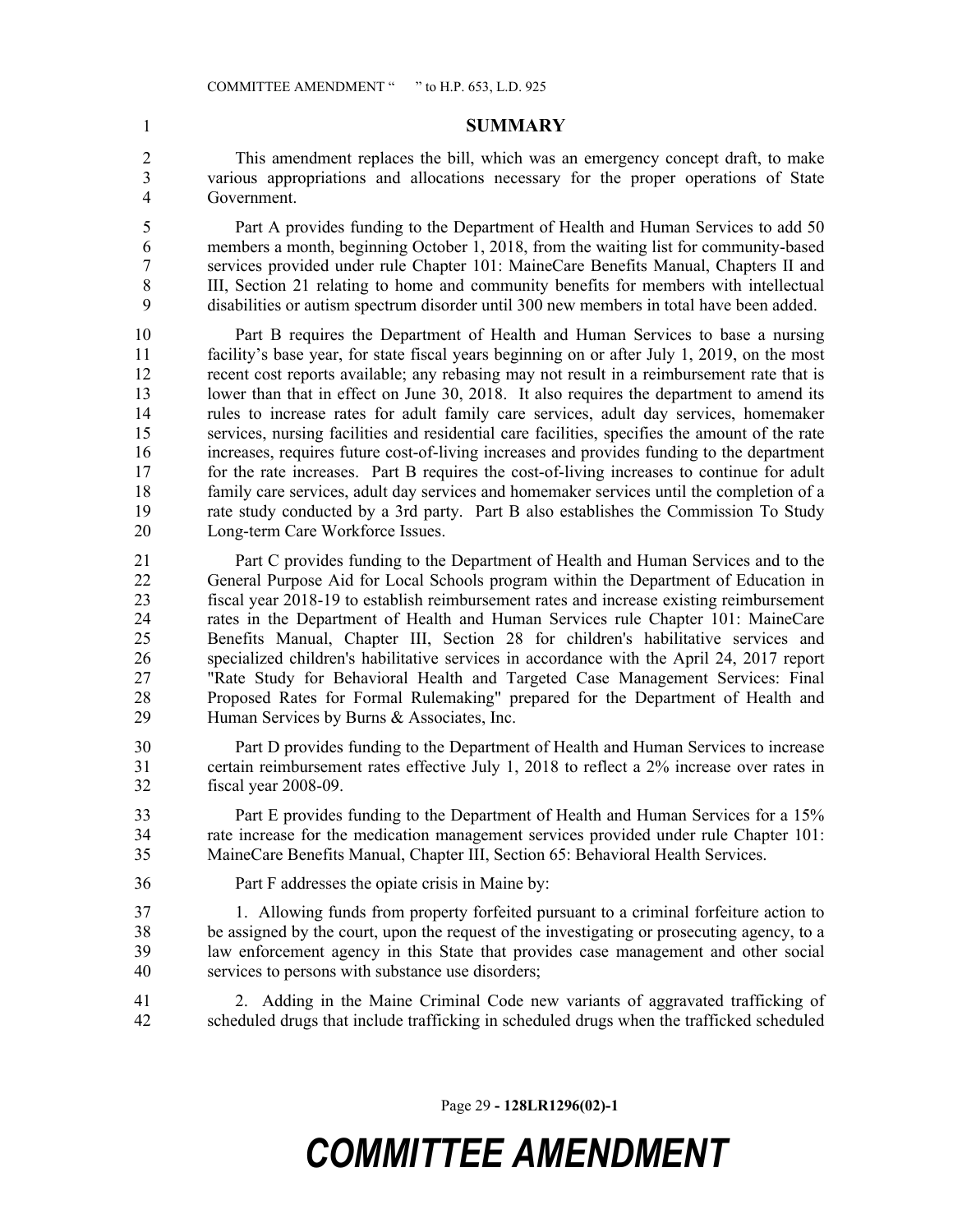drug was a contributing factor in the death of another person, a Class A crime, or serious bodily injury of another person, a Class B crime;

 3. Clarifying that the Class B crimes of aggravated furnishing of scheduled drugs and aggravated trafficking or furnishing of counterfeit drugs are for the death of another person, whose death was caused by a drug furnished by the defendant;

4. Making aggravated trafficking in fentanyl powder a Class A crime; and

 5. Requiring the Department of Health and Human Services to provide an annual report to the joint standing committee of the Legislature having jurisdiction over health and human services matters regarding the Controlled Substances Prescription Monitoring Program, including the number of prescribers participating and trends in prescription practices.

 Part G requires the Department of Health and Human Services to support a hub-and- spoke system for the treatment and recovery for those with substance use disorder. It requires that the department must assess opportunities for federal funding and provide grants for training when funding is available. It requires the department to support the development of a plan to create a statewide resource and referral center for substance use disorder treatment that uses the 211 Maine service and links it with comprehensive statewide information on available treatment and recovery resources. It requires a report from the department to the joint standing committee of the Legislature having jurisdiction over health and human services matters by February 1, 2019. It includes an appropriations and allocations section.

 Part H provides one-time additional funding for the provision of assisted living services at facilities currently operating at a loss, including, but not limited to, facilities in Bangor, Millinocket, Camden and Sanford. It directs the Department of Health and Human Services to conduct a review of possible ways to stabilize funding for affordable assisted living facilities that contract with the office of aging and disability services within the Department of Health and Human Services, including permanent increases to existing funding levels, paying the medical costs of certain residents until they are eligible for MaineCare coverage, a practice known as Rate Code 53 spending, and designating facilities as private nonmedical institutions. It directs the department to report back with its recommendations to the joint standing committee of the Legislature having jurisdiction over health and human services matters by January 11, 2019.

 Part I requires the Department of Health and Human Services to increase reimbursement rates for multisystemic therapy, multisystemic therapy for problem sexualized behavior and functional family therapy by 20% until June 30, 2019. It requires the department to contract for a 3rd-party rate study of the reimbursement rates for those therapies, including developing a rate set on a per case per week basis rather than the current 15-minute increments. The rate study must also take into account the costs to providers of delivering the services, including additional training, and maintenance of fidelity to the treatment models. The rate study must be completed no later than December 1, 2018. The department must submit a report on the results of the study to the joint standing committee of the Legislature having jurisdiction over health and human services matters no later than January 30, 2019. The department is authorized to implement new rates through rulemaking as long as the rates are no lower than those that exist on April 1, 2018 and the rates are approved by the federal Department of Health

Page 30 **- 128LR1296(02)-1**